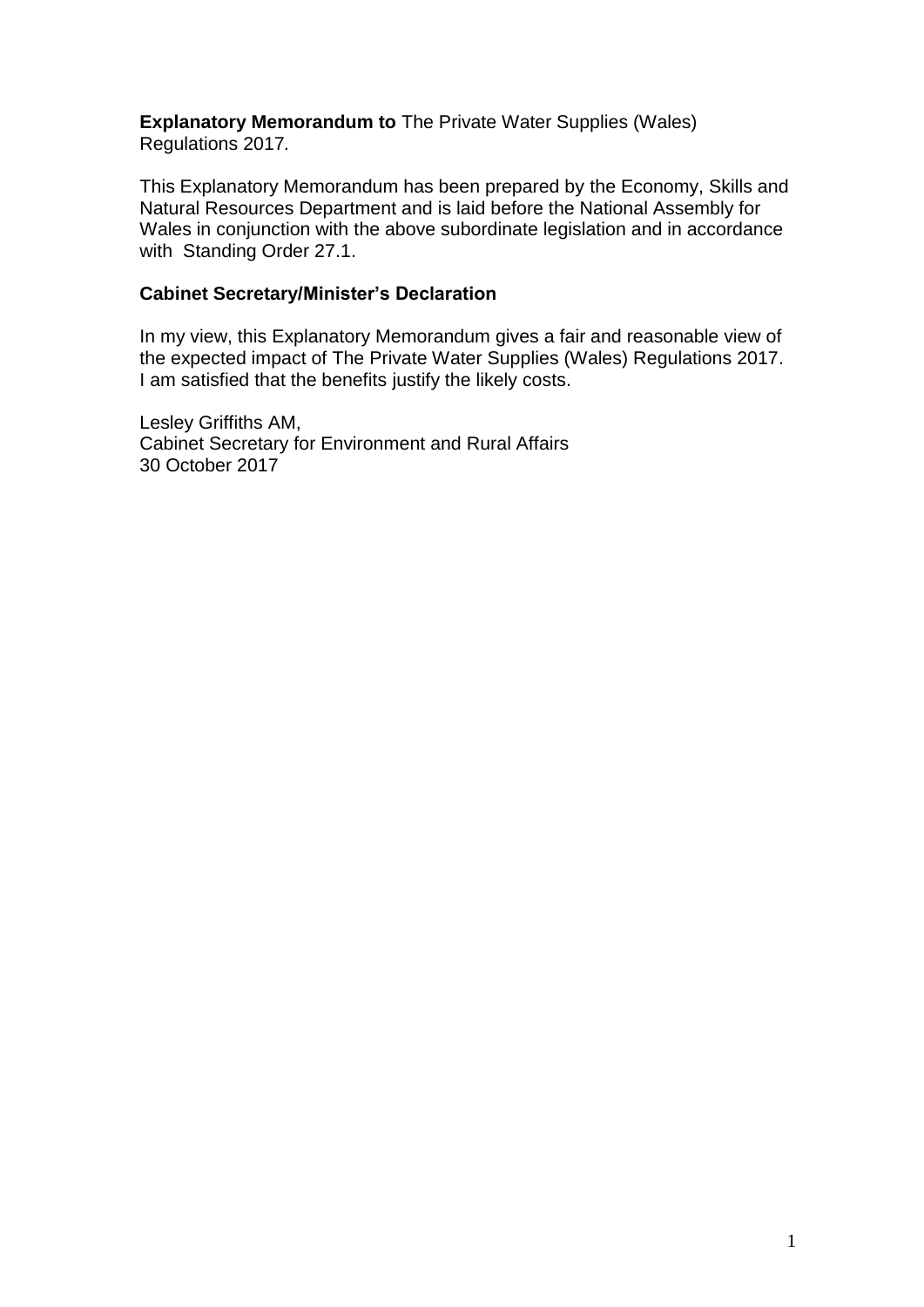## **1. Description**

The Private Water Supply (Wales) Regulations 2017 will revoke and replace the Private Water Supply (Wales) Regulations 2010 transposing additional requirements of Council Directive 98/83/EC on the quality of water intended for human consumption in relation to private water supplies, as amended by Commission Directive 2015/1787 of 6 October 2015.

On 6 October 2015, Commission Directive 2015/1787 ("the 2015 Directive") amended Annexes II and III of the Drinking Water Directive. The amendments made by the 2015 Directive need to be transposed in to National law by 27 October 2017.

The Regulations introduce new requirements for local authorities which will give them in the future an opportunity to monitor drinking water parameters at more appropriate frequencies. The regulations provides an option to perform the drinking water monitoring in a more flexible way, provided a risk assessment is performed ensuring full protection of public health. It follows the principle of 'hazard analysis and critical control point' (HACCP) used already in food legislation, and the water safety plan approach laid down in the WHO Guidelines for Drinking Water Quality. These amendments will allow a better and more problem-oriented monitoring of small water supplies. The new monitoring and control system allows to reduce unnecessary analyses and to concentrate on those controls that matter.

#### **2. Matters of special interest to the Constitutional and Legislative Affairs Committee**

Paragraph 3 of this Memorandum explains that these Regulations are made partly in reliance on section 2(2) of the European Communities Act 1972. By virtue of section 59(3) of the Government of Wales Act 2006 ("GoWA 2006"), the Welsh Ministers are to determine whether an instrument made in exercise of the section 2(2) powers is to be subject to the negative or affirmative procedure.

These Regulations are made to ensure correct transposition of the 2015 Directive and so there is little discretion involved. The Regulations also do not amend any provision of an Assembly Act or Measure. The Welsh Ministers have therefore determined that the negative resolution procedure is appropriate for making these Regulations.

The transposition deadline for the 2015 Directive is 27 October 2017.

#### **3. Legislative background**

These Regulations are made by the Welsh Ministers in exercise of the powers conferred by—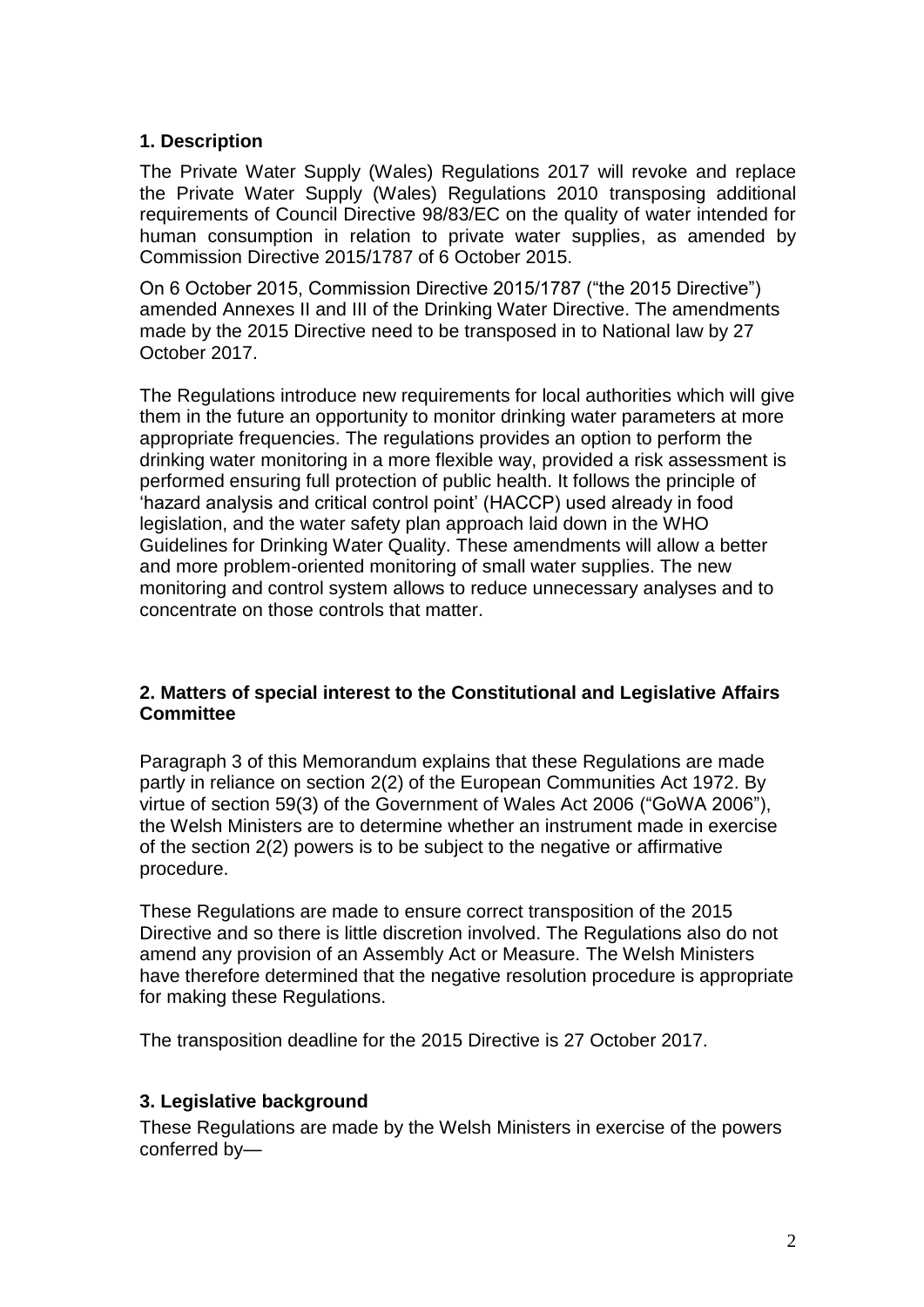- (i) section 2(2) of the European Communities Act 1972 ("the 1972 Act"), in relation to the Welsh Ministers' designation in relation to the quality of water intended for domestic purpose or for use in a food production undertaking; and
- (ii) sections 67, 77(3) & (4) and 213 of the Water Industry Act 1991 ("the 1991 Act").

Section 2(2) of the 1972 Act provides that Ministers may be designated to make provision for the purpose of implementing EU obligations, or for the purpose of dealing with matters arising out of or related to any such obligation. Section 59(1) of GoWA 2006 provides that section 2(2) may be used to designate the Welsh Ministers. The Welsh Ministers are designated for the purposes of section 2(2) of the 1972 Act in relation to the quality of water intended for domestic purposes or for use in food production undertaking. The National Assembly for Wales was originally designated by means of The European Communities (Designation)(No 7) Order 2002 and those functions are now exercisable by the Welsh Ministers by virtue of section 162 of, and paragraphs 28 and 30 of Schedule 11 to GoWA 2006.

The relevant functions of the Secretary of State under the 1991 Act were transferred to the National Assembly for Wales by virtue of the National Assembly for Wales (Transfer of Functions) Order 1999 as follows—

- Functions under section 67 were transferred for
	- a) the making of regulations concerning water supplied using the supply system of a water undertaker, in relation to the supply system of any water undertaker whose area is wholly or mainly in Wales; and
	- b) the making of regulations concerning water supplied other than using the supply system of a water undertaker, in relation to Wales, by article 2 of, and Schedule 1 to the National Assembly for Wales (Transfer of Functions) Order 1999.
- Functions under section 77 were transferred in full.
- Functions under section 213 were transferred to the Assembly to the same extent as the powers, duties and other provisions to which that section applies were exercisable by the Assembly

The functions conferred on the National Assembly for Wales by the National Assembly for Wales (Transfer of Functions) Order 1999 are now exercisable by the Welsh Ministers by virtue of section 162 of, and paragraphs 28 and 30 of Schedule 11 to, GoWA 2006.

As outlined above, the Regulations are subject to the negative procedure.

## **4. Purpose & intended effect of the legislation**

This instrument applies to Wales.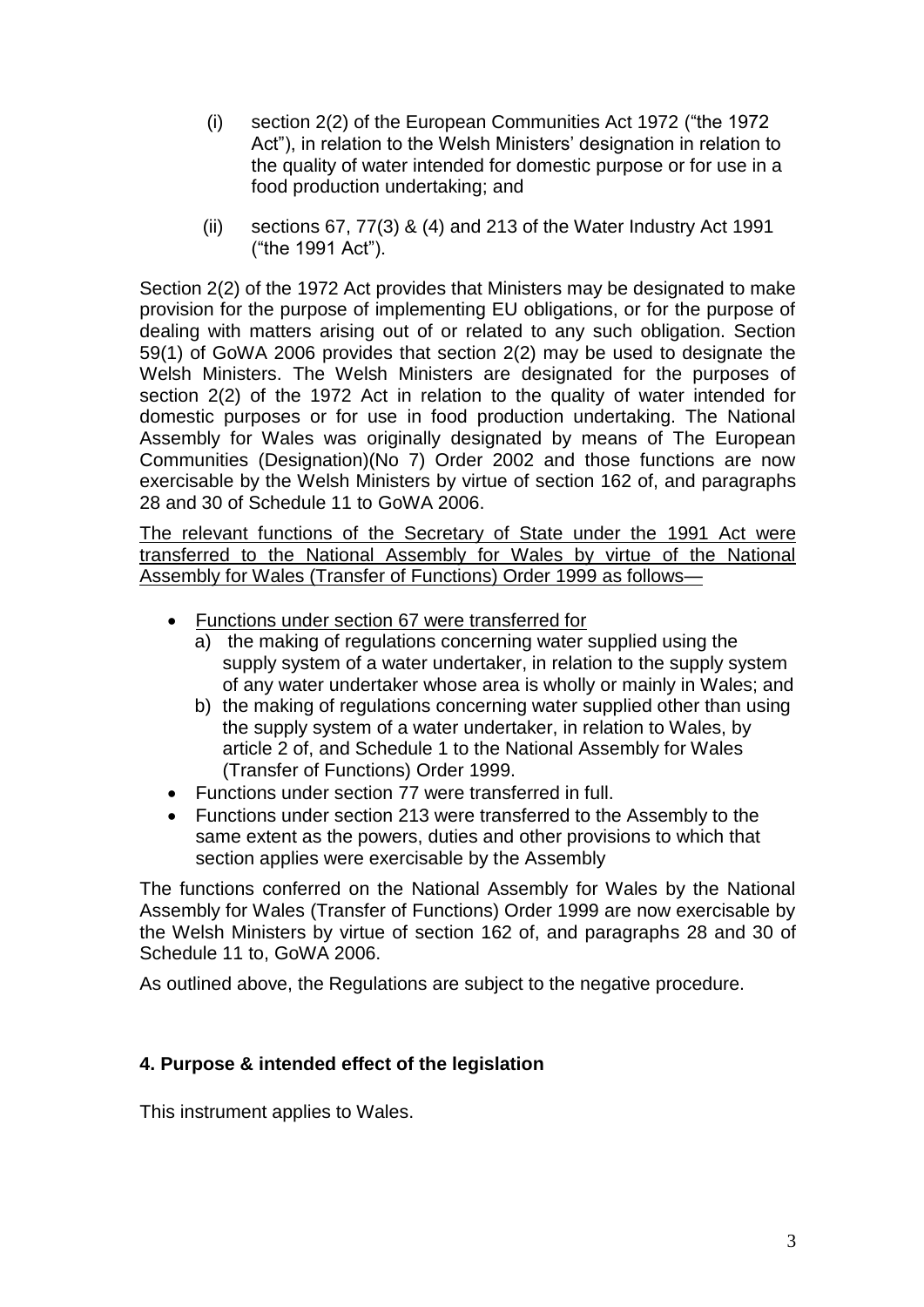The objective of the Regulations is to include updated EU requirements for the risk assessment, sampling, monitoring and analysis of private water supplies in Wales.

officials are also taking the opportunity to clarify certain aspects of the 2010 Regulations.

Officials will consolidate the 2010 Regulations into new regulations, rather than amending regulations being issued.

The Private Water Supply (Wales) Regulations apply in Wales only.. Separate regulations are made in Scotland, England and Northern Ireland.

The Private Water Supply Regulations were first introduced in 1991 to provide a legislative framework for the quality of water intended for human consumption that is not supplied by water companies or water supply licensee(s). The rural nature of much of Wales means that many people rely on their own, private, water supplies. The 1991 Regulations were revoked and replaced by the Private Water Supply (Wales) Regulations 2010 ("the 2010 Regulations"), which transposed the requirements of Council Directive 98/83/EC on the quality of water intended for human consumption (known as the Drinking Water Directive).

It is estimated that over 87,000 people in Wales live or work in a premises supplied by a private water supply. In certain local authorities in Wales more than 10 per cent of the population may be using a private water supply rather than a mains supply.

The Council of the European Union adopted the amendments to Annexes II and III of the Drinking Water Directive on 6th October 2015.

The regulations update requirements for local authorities to monitor and carry out risk assessments.

The amendments provide an opportunity to monitor drinking water parameters at more appropriate frequencies. The new Annex II provides an option to perform the drinking water monitoring in around 100,000 water supply zones in Europe in a more flexible way, provided a risk assessment is performed ensuring full protection of public health. It follows the principle of 'hazard analysis and critical control point' (HACCP) used already in food legislation, and the water safety plan approach laid down in the World Health Organisation Guidelines for Drinking Water Quality.

These amendments will allow a better and more problem-oriented monitoring of all private water supplies. The amendments put in place criteria to ensure a consistent approach, to reduce unnecessary analyses and to concentrate on those controls that matter.

Annexes II and III to the Drinking Water Directive lay down the minimum requirements of the monitoring programmes for all water intended for human consumption and the specifications for the method of analysis of different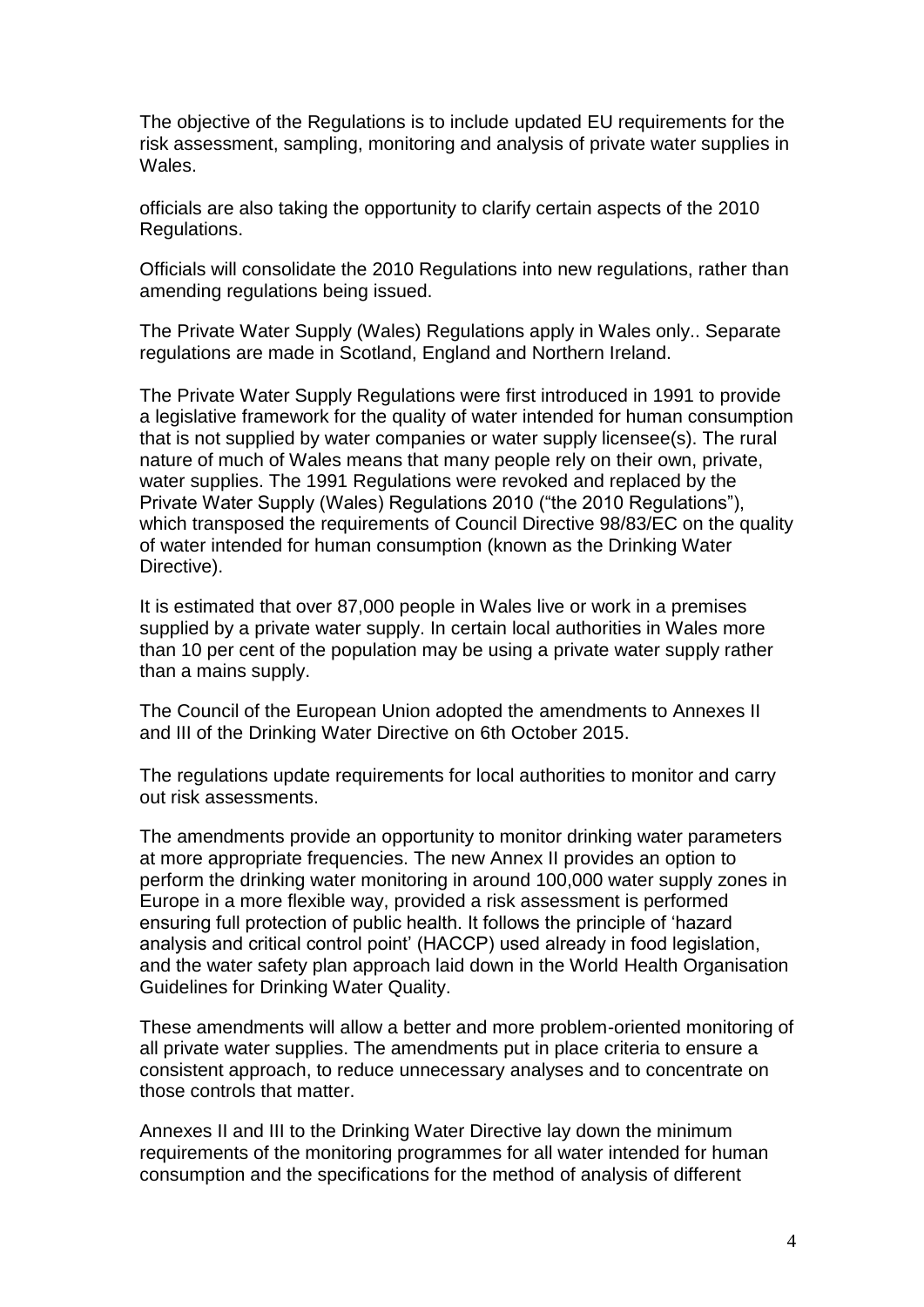parameters.

Annex II to the Drinking Water Directive grants a certain degree of flexibility in performing the audit monitoring (group B parameters) and check monitoring (group A parameters), allowing for less frequent sampling under certain circumstances. The specific conditions to perform the monitoring of parameters at appropriate frequencies and the range of monitoring techniques need to be clarified in the light of scientific progress.

Since 2004, the World Health Organisation has developed the water safety plan approach which is based on risk assessment and risk management principles, laid down in its Guidelines for Drinking Water Quality1. Those Guidelines, together with standard EN 15975-2 concerning security of drinking water supply, are internationally recognised principles on which the production, distribution, monitoring and analysis of parameters in drinking water is based. Annex II of the Drinking Water Directive is therefore aligned to the latest updates of those principles, and our regulations will also need to reflect this alignment.

The relevant requirements in the regulations are set out below:

Regulation 6: Will require a local authority to carry out a risk assessment which meets EN15975 concerning guidelines for risk management around security of a drinking water supply. The Drinking Water Inspectorate's risk assessment tool will meet the above criteria.

Regulation 14 sets out the sampling and analysis requirements for a local authority. The amendments to the directive now require copper, lead and nickel samples to be taken as an unflushed sample.

Schedule 2: The tables detailing the monitoring requirements for local authorities have been updated to meet the new requirements of Annex II of The Drinking Water Directive.

The schedule also details the requirements for varying a sampling frequency or parameter on a private supply.

## **5. Consultation**

A consultation was published on 11 April 2017. The consultation was open for 12 weeks and closed on 12 July 2017. Details of the consultation undertaken are included in the RIA below.

## **PART 2 – REGULATORY IMPACT ASSESSMENT**

A private water supply is one which is not provided by a water company. About 1% of the population in England and Wales do not have a public supply of mains water to their home and instead rely on a private water supply. Mostly, but not exclusively, these occur in the more remote, rural parts of the country.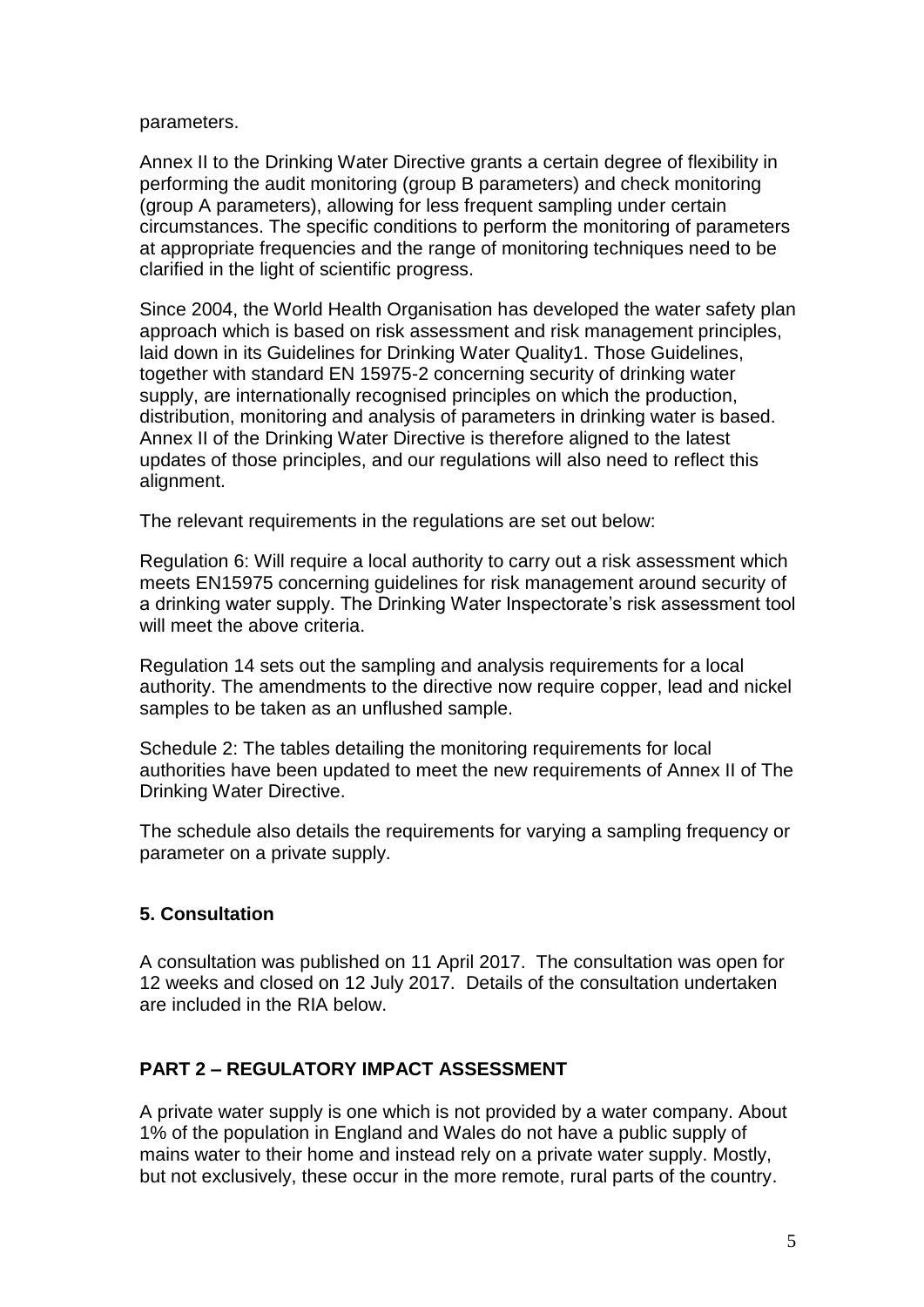It is estimated that over 87,000 people in Wales live or work in a premises supplied by a private water supply. In certain local authorities in Wales more than 10 per cent of the population may be using a private water supply rather than a mains supply.

The Private Water Supply Regulations (Wales) 2017 are intended to safeguard users of a private water supply who may not benefit from the same stringent standards applied to drinking water available from a mains supplied source. The Regulations do not apply to single domestic dwellings, unless the owner/occupier requests a risk assessment.

Owners/users of private water supplies have responsibility under the private water supplies regulations to supply water that is wholesome and safe to drink.

Where a supply is identified as not being safe or wholesome then following an investigation, remedial actions may be necessary to meet the drinking water quality standards.

Businesses in Wales using a private water supply have an economic advantage over businesses using a mains supply, as they are not paying a metered water bill. The Welsh Government does not expect this advantage to come at the expense of the health and safety of the consumers of a private water supply.

#### **Options**

**Option 1:** Do nothing – make no amendments to the Private Water Supplies (Wales) Regulations 2010.

**Option 2:** transpose new requirements without amending the fees schedule or minor changes to clarify certain aspects of the regulations.

The Regulations would be amended to meet the new requirements in Council Directive 98/83/EC on the quality of water intended for human consumption in relation to private water supplies, as amended by Commission Directive 2015/1787 of 6 October 2015, by amending the Regulations to include the updated requirements of Annexs II and III.

The Fees schedule would be left as it is in the 2010 Regulations with no amendments.

Clarifications would not be made to the Regulations.

**Option 3:** Preferred option –as consulted on - transpose new requirements, amend fees in lines with updated fees table proposal and update regulations to ensure clarity.

The Regulations would be amended to meet the new requirements in Council Directive 98/83/EC on the quality of water intended for human consumption in relation to private water supplies, as amended by Commission Directive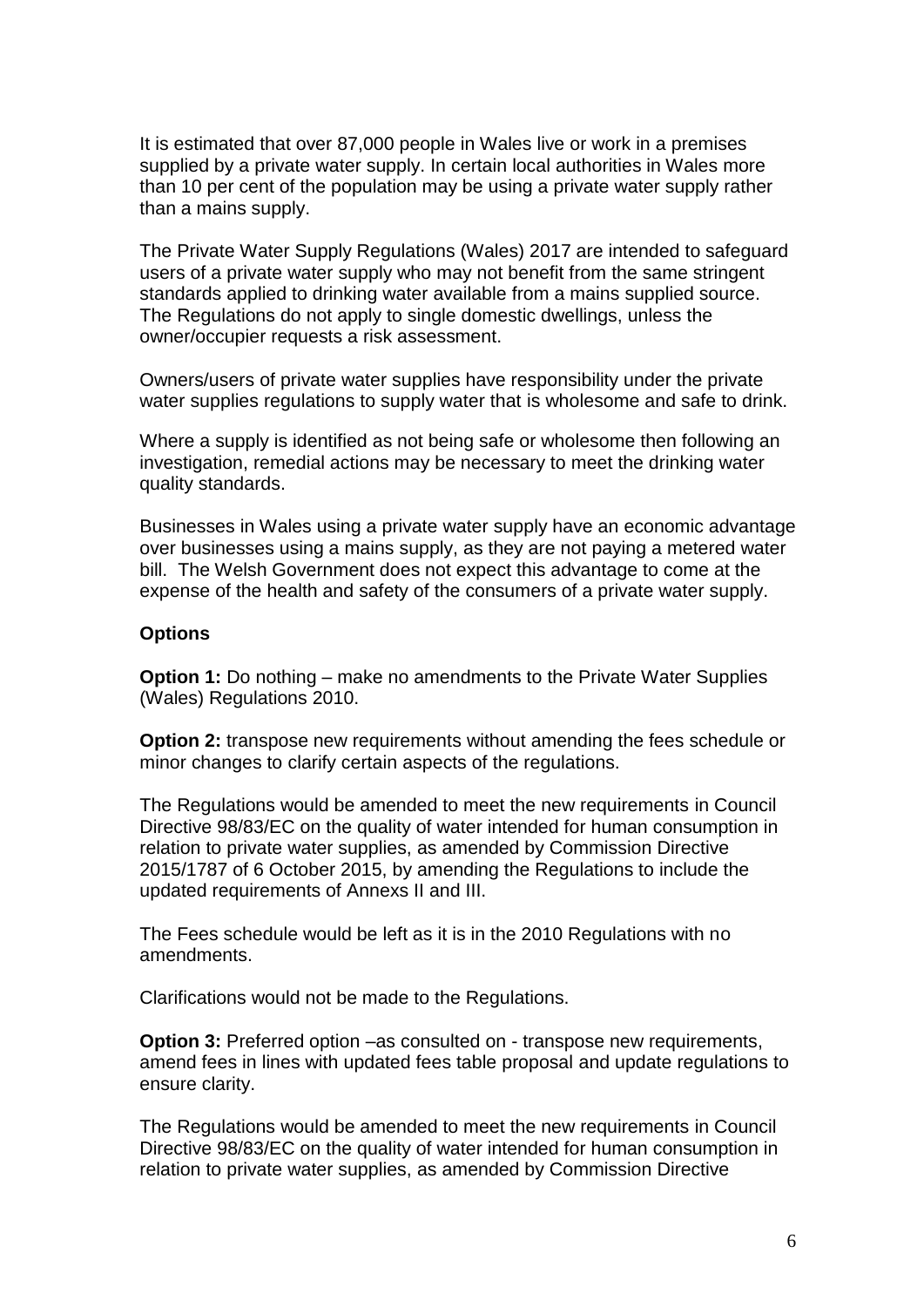2015/1787 of 6 October 2015, by amending the Regulations to include the updated requirements of Annexs II and III.

The regulations would amend the fees schedule in line with the proposed fees table (see Annex 1) from the Drinking Water Inspectorate's research into fees.

The regulations would be amended to clarify certain aspects of the Regulations that have caused confusion in their interpretation in the past.

**Option 4:** transpose new requirements, amend fees schedule to remove the fees table and update the regulations to ensure clarity.

The Regulations would be amended to meet the new requirements in Council Directive 98/83/EC on the quality of water intended for human consumption in relation to private water supplies, as amended by Commission Directive 2015/1787 of 6 October 2015, by amending the Regulations to include the updated requirements of Annexes II and III.

The regulations would amend the fees schedule to remove the fees table, which sets maximum amounts for the local authorities to charge and instead insert a requirement for local authorities to cover their costs.

The regulations would be amended to clarify certain aspects of the Regulations that have caused confusion in their interpretation in the past in relation.

Respondents to the consultation expressed concerns about removing the fees table because it meant the risk assessments could potentially be used as an income generating mechanism for Local Authorities and it also reduced a supply owner's ability to plan for future fee payments. For these reasons, this option has been discounted and is not included in the assessment of costs and benefits.

#### **Costs & benefits**

#### **Option 1 (do nothing)**

#### *Costs*

Wales could face infraction from the EU if the new requirements of the Drinking Water Directive are not adhered to. Infraction would carry significant costs to the Member State. In this case, the UK Government would be fined and it is assumed that the costs would be passed on to the Welsh Government.

An applicable example of infraction occurred in 2012, involving Ireland's failure to regulate the installation and use of septic tanks. The European Court of Justice found that Ireland had failed to fulfil obligations on wastewater which is disposed of in septic tanks, threatening drinking water and putting human health at risk.

Ireland was fined a lump sum of €2m plus daily a charge of €12,000 until compliance was met. Ireland was also fined a further €1.5 million for failing to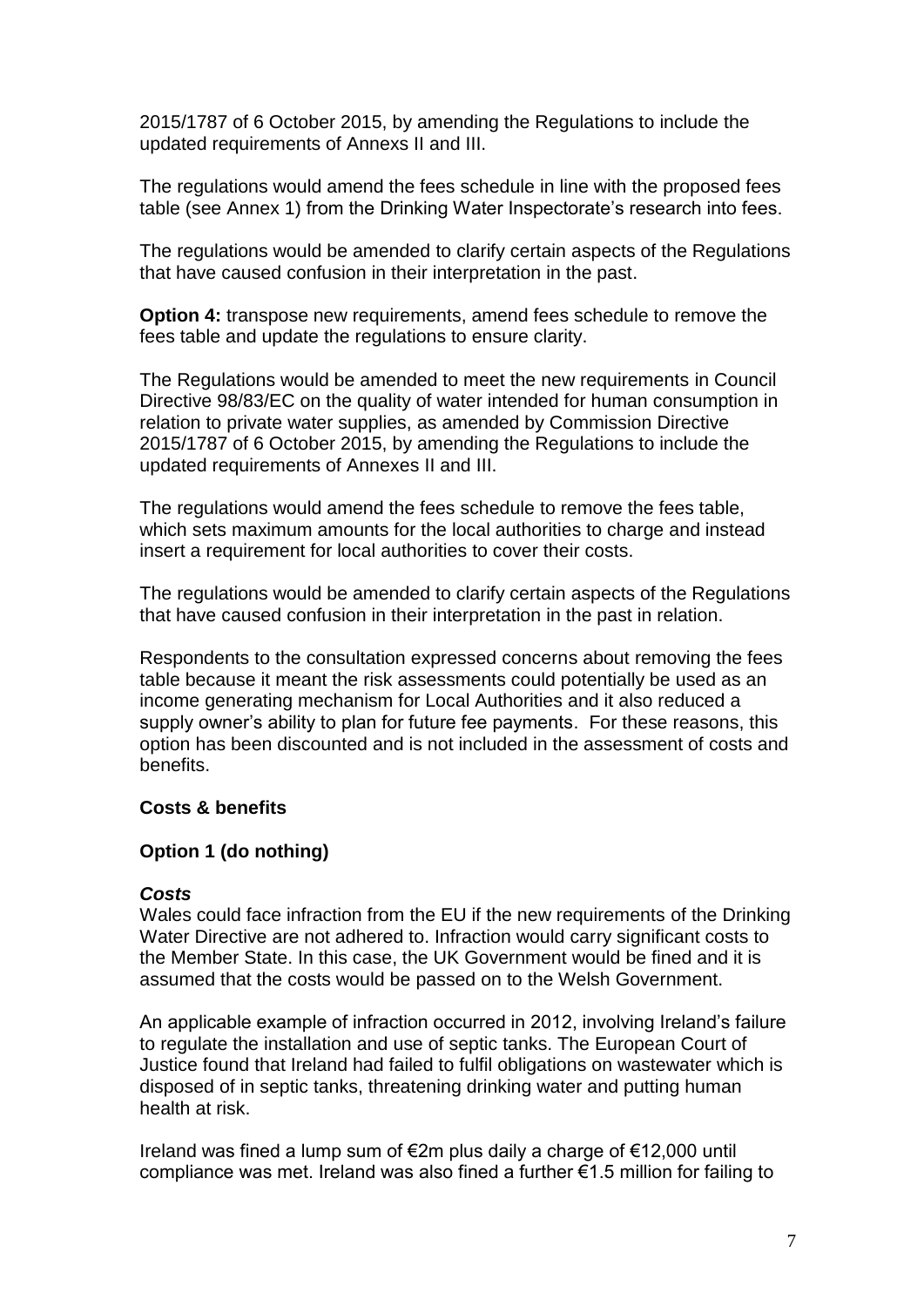comply with other regulations regarding Environmental Impact Assessments (EIAs).

However, the EU executive wanted to fine higher amounts, seeking a lump sum of €5.5m and plus a daily penalty of over €26,000 for the septic tanks infringement. They also pressed for around €4.4 million over the EIA issue. The court had issued lower penalties because ability to pay was diminished due to the economic difficulties Ireland was facing at the time. Given that the relatively healthier economic conditions that currently prevail, fines might not be softened if infraction occurred now.

Although the infraction example for Ireland is not identical to the infraction Wales could face, the fines incurred by Ireland provide a proxy for the possible costs to Wales. In paying the fines, recipients of public services would be adversely affected as the fines would have to be paid from the public purse.

## *Benefits*

There are no benefits identified with option 1.

**Option 2:** transpose new requirements without amending the fees schedule or clarifying the regulations.

Local Authorities have expressed concerns during the review of these regulations and during the consultation period that the current fees do not allow them to recoup the costs of complying with these Regulations. In practice this means that local authorities are not able to sufficiently resource themselves to carry out their duties in full.

The Drinking Water Inspectorate's annual report for 2016 noted that at present the statutory requirements of the Regulations are not being fully met by the local authorities with 32% of regulation 9 supplies not being sampled by LA's in 2016.

In 2016 the local authorities reported 2,744 private water supplies in Wales (excluding single domestic dwellings). Of these 1,448 supplies fell into the Regulation 9<sup>1</sup> category, and approximately 70% of the 1,448 supplies are used by the tourism and leisure sector and 20% serve food premises. (11.5% of private water supplies sampled in Wales during 2016 were of unsafe microbiological quality containing E.coli).

The lack of compliance creates a risk that members of the public will be exposed to water supplies that are a potential danger to human health on a more frequent basis.

## *Costs*

1

The changes reflecting the latest amendments to Drinking Water Directive are not expected to incur any additional costs to supply owners, as the

 $<sup>1</sup>$  Large supplies and supplies used in a public building or a commercial activity</sup>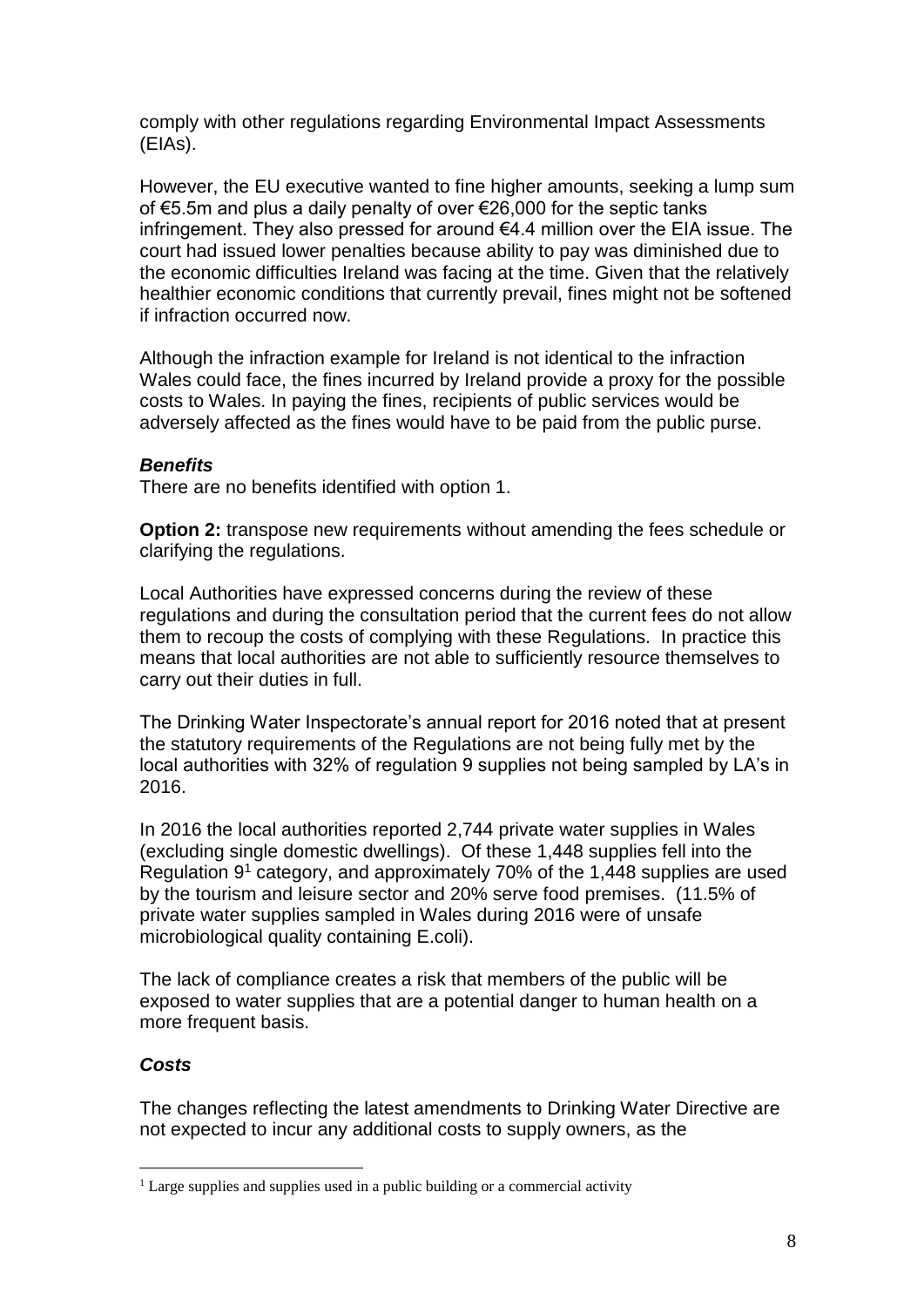amendments allow for a more risk based approach to sampling and monitoring (which should reduce costs in the long term).

Research carried out by the Drinking Water Inspectorate indicated that a number of local authorities felt that the fees schedule as it stands does not provide a sufficient funding resource to carry out certain functions required by the Regulations. (An example being risk assessments which currently have a maximum level of £500 for risk assessments both Reg 9 and Reg 10<sup>2</sup> supplies.

The research highlighted that these two regulations had differing levels of complexity and that a case could be made to reduce the maximum fee for Reg 10 supplies and increasing the maximum fees for Reg 9 supplies {which tend to be more complex to risk assess due to their commercial nature}).

The fee schedule is not amended under this option and so is no additional cost to supply owners or any change in the fees received by Local Authorities. The following section sets out the existing fees and

Risk Assessment Fees

Risk assessments are required by the regulations at least once every 5 years (or if the supply owner identifies a change which will impact on the supply)

| Cost of RA | Change/ difference for<br>supply owner |
|------------|----------------------------------------|
| £500       |                                        |

- The DWI's research seemed to indicate that in general Regulation 9 supplies are large and more complex to risk assess than a Regulation 10 supply.
- At present there may be an element of cross subsidy with Regulation 10 supplies (shared domestic supplies) subsidising Reg 9 supplies.

Investigation Fees

Investigations are carried out where a risk assessment or sample has identified a risk to human health in the supply. The cost indicated below is the current maximum cost that a local authority can charge for an investigation.

| Cost of investigation | change | <b>Estimated</b><br>numbers |
|-----------------------|--------|-----------------------------|
|                       |        | affected                    |
| £100                  |        | 24.130                      |

• Investigations are only required where the local authority suspects or has evidence of an unwholesome supply (this can occur from LA's noting concerns from a risk assessment or from a failed water quality sample).

1

<sup>2</sup> Small, shared domestic supplies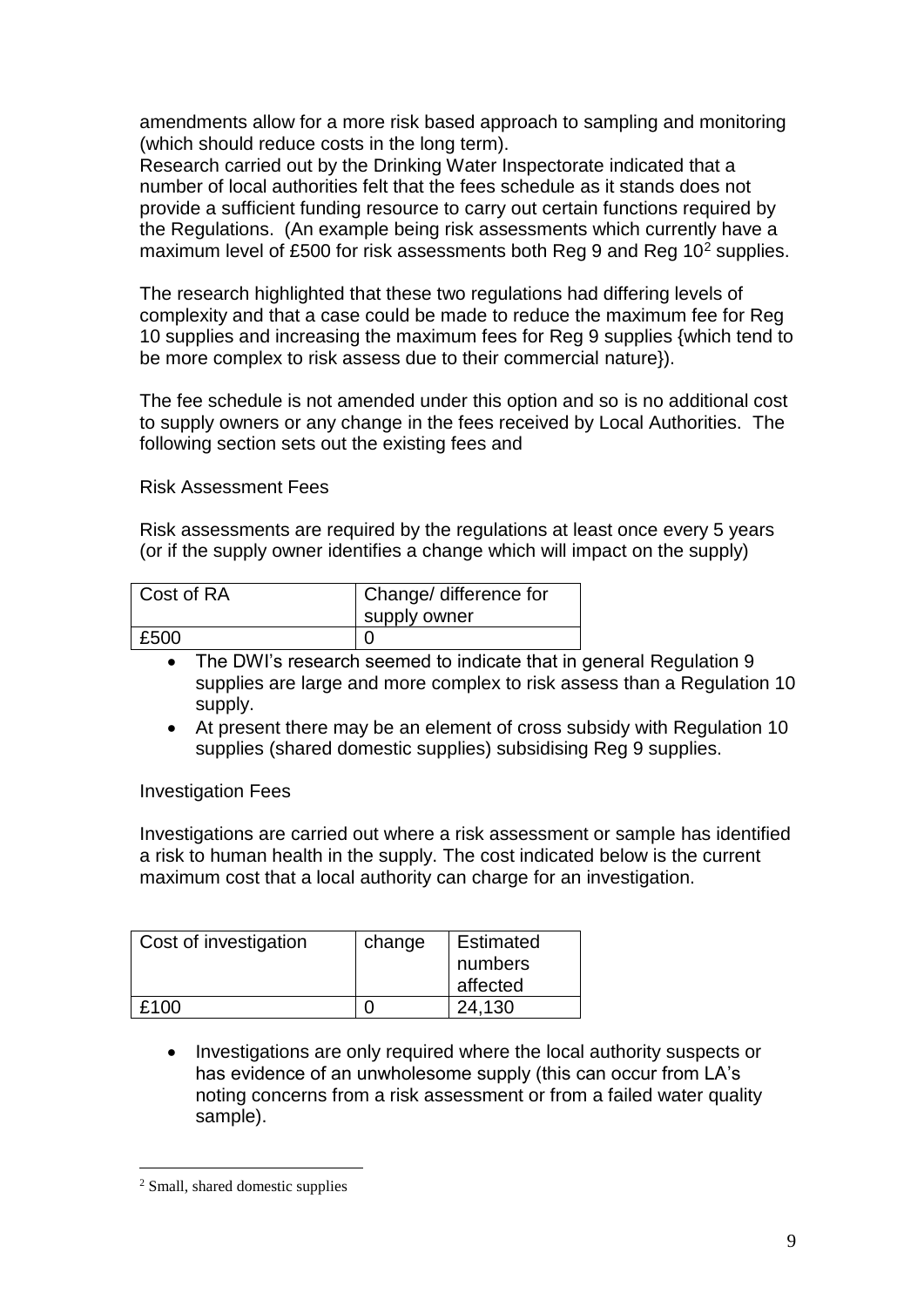- Estimated numbers affected is taken from the Drinking Water Inspectorate data for investigations in Wales, who recorded 24,130 investigations in Wales.
- Local authorities have already expressed concerns on numerous occasions, that the current cost does not cover the actual cost of all investigations. As the current fee would cover less than a day of an officer's time, while a more complex investigation is normally expected to take approximately 2-3 days of an officer's time. So at present a number of investigations are carried out at a significant loss to the local authority.
- Local authorities are concerned that this is leading to the risk of insufficient investigations being carried out on suspected supplies, which may mean that if there is more than one issue contributing to a sample failure it may not always be identified as the local authority officer does not have sufficient time to investigate the supply in any detail. This in effect could lead to supply owners paying twice when a sample fails again at a later date due to additional unidentified risk factors which were not being picked up in the initial investigation, meaning that further investigations are carried out until supply samples become compliant.
- An insufficient investigation may also fail to identify continuing hazards to the water supply, continuing to put anyone using the supply at risk.

## Monitoring and Analysis

Monitoring and analysis are carried out in line with the requirements in the schedules of the Regulations. For supplies of less than 10 m3/day this is carried out once a year. This then increases proportionally based on the volume of water used.

| Cost of analysis | change | <b>Estimated</b><br>numbers<br>affected |
|------------------|--------|-----------------------------------------|
| Check £100       |        | 2.744                                   |
| Audit £500       |        | 2.744                                   |

**Check** 

- The fees for analysis which tends to be carried out by commercial laboratories have remained the same since the Regulations were implemented in 2010.
- There has been no adjustment for inflation, so a number of local authorities are sending samples for analysis at a loss.

Audit

- Local authorities have expressed concerns that this is not sufficient to cover costs at present so they are running at a loss.
- Additional parameters were added to the Regulations in 2016 to meet the requirements of the Euratom Directive,however no adjustment was made to the fees at the time.

Local authorities will not have sufficient resource to carry out their duties in full, leading to risk of an increase in supplies that are a risk to public health.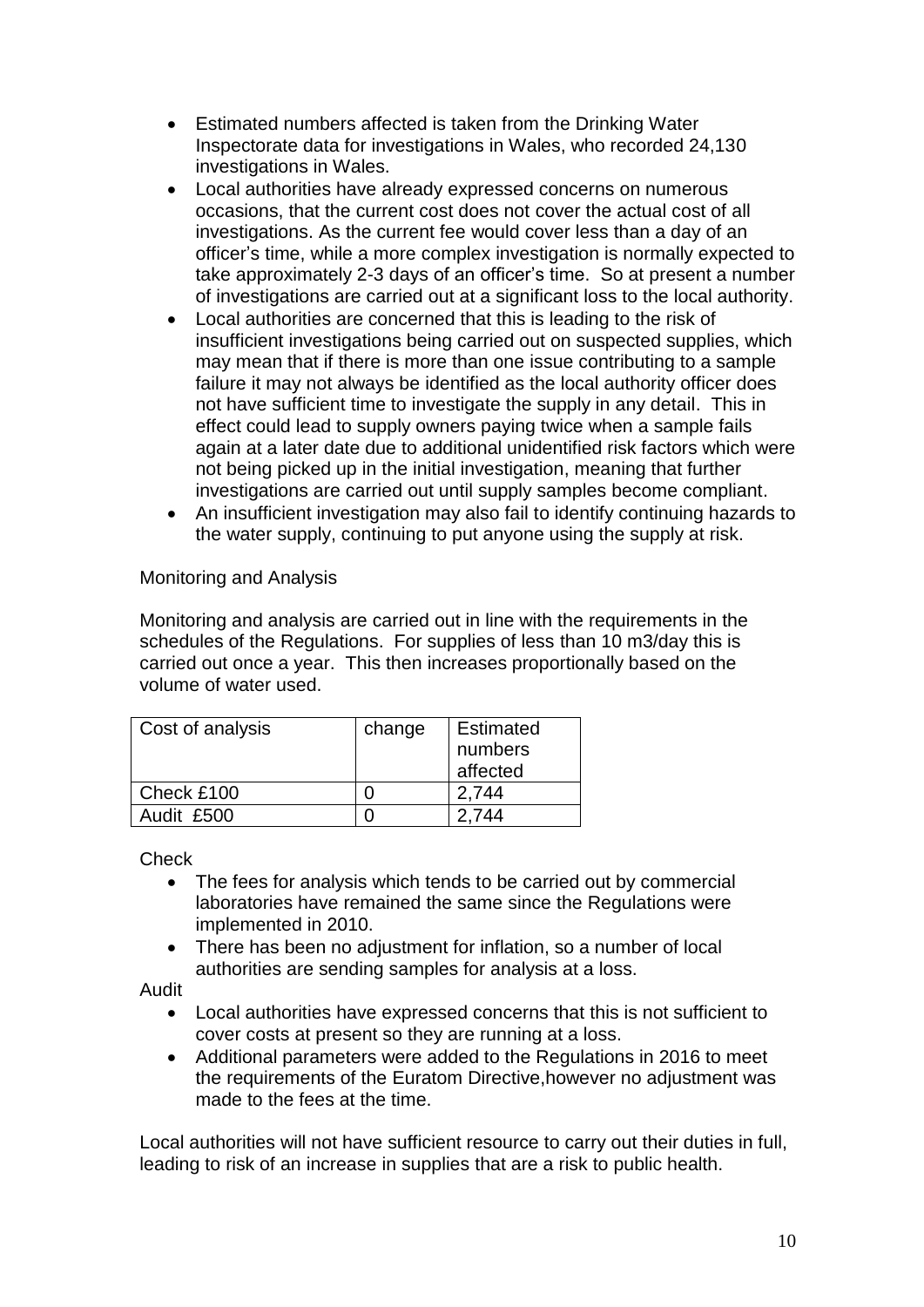#### *Benefits*

Private water supply owners who tend to be located in more rural areas will not see an increase in costs of owning and maintaining a private water supply.

As with Option 3, this option will bring the Regulations in Wales into line with the latest EC Directive, removing the risk of infraction fines being imposed on the UK/Wales.

Compliance with the amendments to the current regulations would require private water supplies to be risk assessed, monitored, sampled and analysed as before, but will allow for local authorities to remove certain parameters from their assessments in the long run if they can provide sufficient evidence to the regulator confirming that a parameter is not a risk to a particular supply. This will potentially allow local authorities to reduce the burden of risk assessments, sampling and monitoring once sufficient evidence is gathered to rule out certain parameters being a risk to private water supplies.

## **Option 3 (preferred option)**

According to the Drinking Water Inspectorate's (DWI) 2016 report on Private Water supplies there are an estimated 14,981 private water supplies in Wales, of which 1,448 are large supplies used for supplying public buildings or for commercial purposes, 1,284 used as small shared supplies, 12 private distribution systems and 12,205 are to single private dwellings.

No monitoring of private supplies is required for single domestic dwellings not used for commercial purposes, unless the authority is requested to do so by the owner or occupier or the authority considers it is necessary to fulfil its general duty under section 77 of the Water Industry Act 1991.

Compliance with the amendments to the current regulations would require private water supplies to be risk assessed, monitored, sampled and analysed as before, but will allow for local authorities to remove certain parameters from their assessments in the long run if they can provide sufficient evidence to the regulator confirming that a parameter is not a risk to a particular supply. This will potentially allow local authorities to reduce the burden of risk assessments, sampling and monitoring once sufficient evidence is gathered to rule out certain parameters being a risk to private water supplies.

Additional amendments have been made to this version of the Regulations to clarify points where local authorities have interpreted the regulations differently and requested further guidance. This should make little material difference to how the local authorities carry out their duties as where the regulations were previously unclear, authorities would request further guidance and advice from the Drinking Water Inspectorate (the Drinking Water Regulator).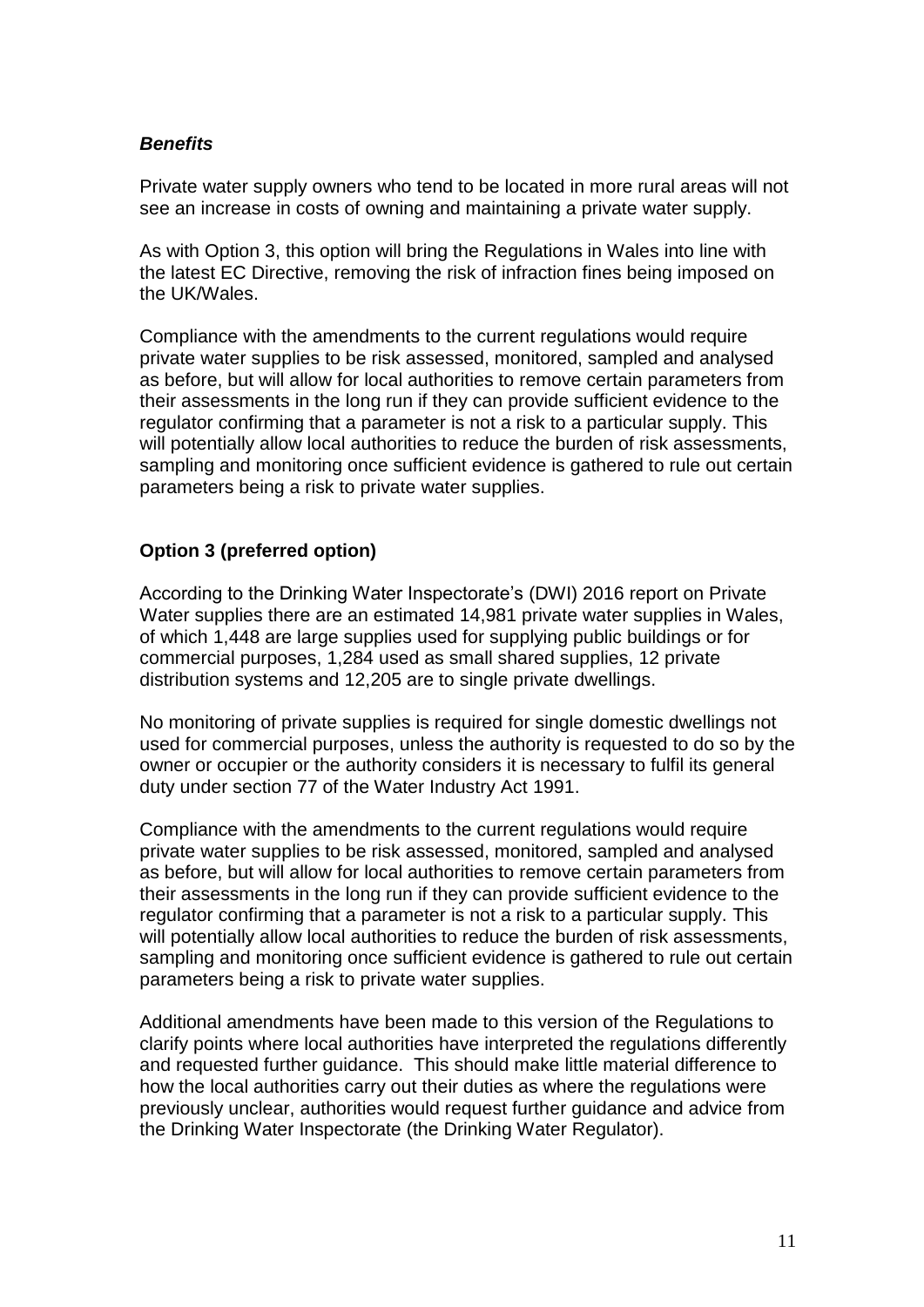The fees table would also be amended to reflect the changes in costs to the local authorities since the regulations were initially brought into force in 2010.

#### *Costs*

The costs of the assessment would be recouped by the local authorities from the business (private water supply owner) involved.

The affected supplies would primarily be located in rural areas as they are more likely to be serviced by private water suppliers.

The changes reflecting the latest amendments to Drinking Water Directive are not expected to incur any additional costs to supply owners, as the amendments allow for a more risk based approach to sampling and monitoring (which should reduce costs in the long term).

#### *Sampling and analysis fees*

At present local authorities are already required to carry out risk assessments on relevant private water supplies to establish whether there is a significant risk of supplying water that would constitute a potential danger to human health. The new regulations do not change the required frequencies of these risk assessments.

The Private Water Supplies (Wales) Regulations 2010 set the current maximum fees chargeable by the local authorities (see Annex 1 for the original fees table and the proposed fees table) for a risk assessment for private water supplies at £500 with sampling costs of £100 per visit (analysis of samples can be anything from £25 to £500) and investigations contingent on a failed sample costing £100.

#### Remedial works to premises

If failures or risks are identified with the supply then the cost of remedial work that is necessary to the remove the threat would fall on affected supply owner.

This in turn could produce further costs if the supply is essential to a business, which would have to shut down temporarily whilst remediation takes place.

#### Risk Assessment Fees

Risk assessments are required by the regulations at least once every 5 years (or if the supply owner identifies a change which will impact on the supply)

| Cost of RA<br>change | <b>Numbers</b><br>affected by<br>change | Est cost per<br>year to each<br>supply | Change in total<br>risk<br>assessment<br>fees per<br>annum |
|----------------------|-----------------------------------------|----------------------------------------|------------------------------------------------------------|
|----------------------|-----------------------------------------|----------------------------------------|------------------------------------------------------------|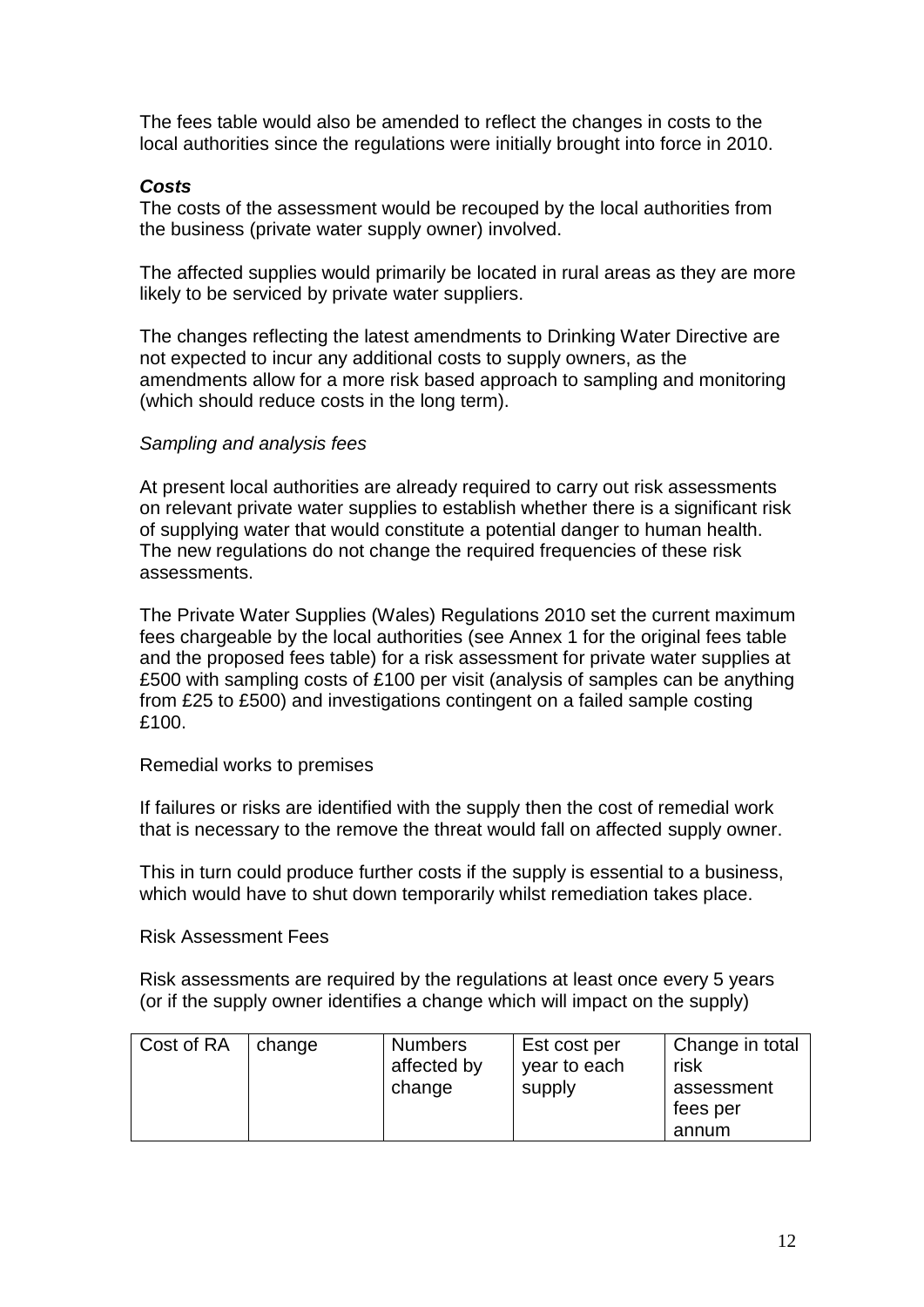| Reg $10^3$ =       | Decrease of | 1,284 | £40 saving   | -£51,360 |
|--------------------|-------------|-------|--------------|----------|
| £300               | £200        |       |              |          |
| $\text{Re}q 9^4 =$ | Increase of | 1.448 | £40 increase | £57,920  |
| £700               | £200        |       |              |          |

- An addition of £40 year per supply for Regulation 9 (commercial) supplies...
- Shared supplies, which tend to be domestic set ups would make a saving of £40 per year per supply.
- Shared supplies which tend to be made up of domestic dwellings will no longer be cross subsidising commercial supplies.

#### Investigations

1

Investigations are carried out where a risk assessment or sample has identified a risk to human health in the supply. Last year in Wales there were 24,130 investigations carried out<sup>5</sup>.

| Cost of<br>investigation | change | Estimated<br>numbers affected | Est additional cost to<br>supply owners per<br>vear <sup>6</sup> |
|--------------------------|--------|-------------------------------|------------------------------------------------------------------|
| £250                     | £150   | 24,130                        | £3,619,500                                                       |

- The increase of fee is a maximum amount that the supply owner can be charged, however the regulations do make it clear that local authorities should only be covering the cost to themselves of each investigation, so we would expect a number of these investigations not to require the maximum fee of £250.
- The maximum increase of £150 per supply will only apply to supplies which local authorities believe or have evidence of being unwholesome (and which require more time during the investigation).
- The additional amount will allow local authorities to recover costs of carrying out an investigation based on an assumption that an investigation can take two working days to complete.
- Although there is a proposed increase on the supply owner, this cost is generally avoidable, by a supply owner complying with local authority advice in relation to management and treatment of a private water supply. The increased cost may help to incentivise better supply management, which will have public health benefits to those using the supply.

<sup>&</sup>lt;sup>3</sup> Regulation 10 applies to all supplies other than those where water from a public supply is further distributed and where water is used for a commercial activity or to the public, or where it supplies >10m3 per day (Regulation 9).

 $4$  Regulation 9 Regulation 9 applies to all private supplies where the water:

<sup>(</sup>a) Supplies an average daily volume of water of 10m3 or more for domestic purposes. (Note. where volume cannot be ascertained this equates approximately with 50 persons or more); or

<sup>(</sup>b) Supplies water to premises where the water is used for a commercial activity or to public premises.

 $5$  Local authorities must provide the DWI with data on investigations carried out, each year.

 $6$  Based on the assumption that every supply requires the full £250 investigation cost and not taking into account the cost saving of a number of supplies not requiring repeat investigations.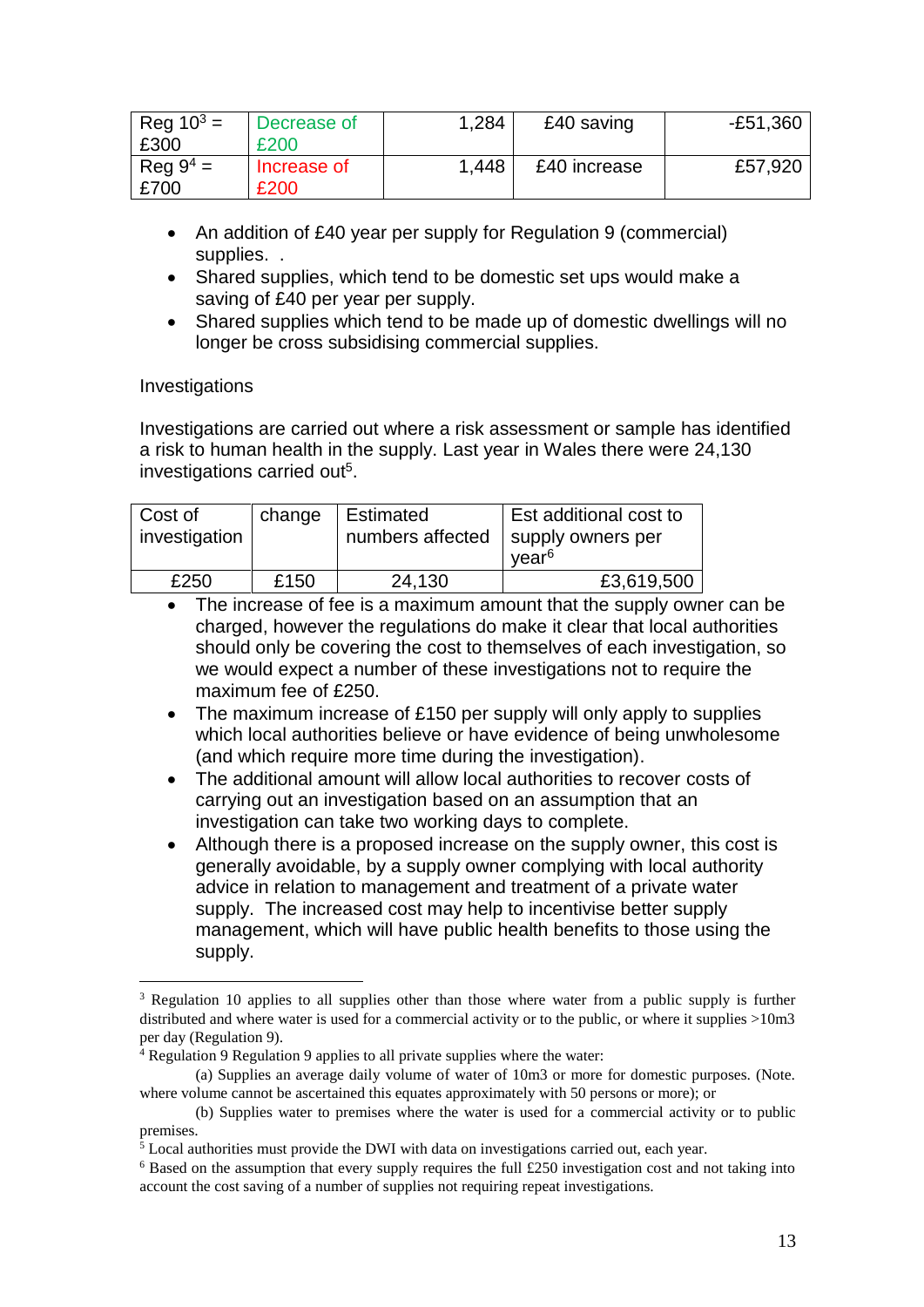- The increase in fee allows a local authority to investigate the failure thoroughly and provide informative advice to avoid further failures on the supply in question in the future.
- The increase in fee should mean that a supply owner will not be subject to as many separate investigations from a local authority, as the authority will have more time to establish the causes of issues in a water supply.
- The estimated additional cost on all supply owners of £3,619,50 does not take into account the sliding scale of investigation fees (with some supplies only needing minimal investigations so continuing to have investigation charges that are under £250).
- The estimated additional cost has also not taken into consideration the potential saving to supply owners from repeat investigation charges if the local authority is able to identify the causes of quality issues with the supply during an earlier more detailed investigation.

#### Monitoring and Analysis

Monitoring and analysis are carried out in line with the requirements in the schedules of the Regulations. For supplies of less than 10 m3/day, this is carried out once a year. This then increases proportionally based on the volume of water used.

| Cost of analysis | change | Estimated<br>numbers<br>affected | <b>Estimated additional</b><br>cost to supply<br>owners per year |
|------------------|--------|----------------------------------|------------------------------------------------------------------|
| Check £110       | £10    | $2.744^{7}$                      | £27,440                                                          |
| Audit £600       | £100   | 2.744                            | £274,400                                                         |

**Check** 

 An increase to £10 would account for laboratory analytical costs increase by 8% since 2010 (calculation used by the DWI economist and research)

Audit

1

- Increasing the maximum cost would cover the vast majority of circumstances. The additional cost would also include sampling accreditation (over 3 years), inflation, radioactive substances (where risk is identified).
- Although there is an increase in both sets of fees it is also worth noting that the Regulations have changed to allow samples and analysis to be dropped for certain parameters if the authorities have sufficient data from previous samples to discount the parameters risks. Over the long run this should allow for a number of supplies to benefit from reduced fees on check and audit monitoring.

<sup>&</sup>lt;sup>7</sup> Based on the number of recorded reg 9 and 10 supplies in the DWI's drinking water quality report for Wales 2016.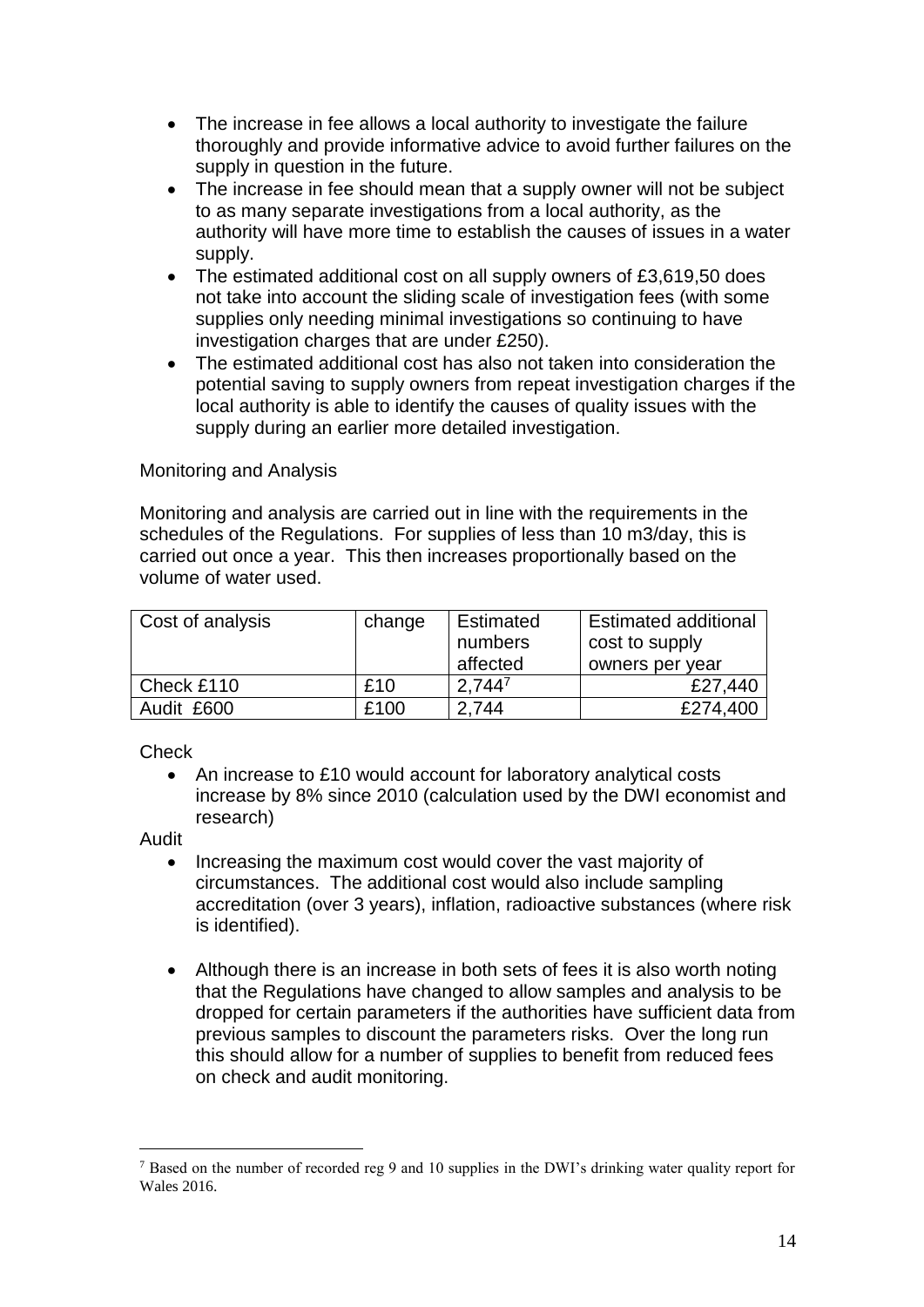The changes to the fees will, in most cases, increase the costs incurred by supply owners for the risk assessment and monitoring work. In total, the additional cost to supply owners is estimated to be £3,927,900 per annum, with the majority of this cost associated with investigative work where a risk to human health has been identified. There will be a corresponding increase in the fees received by Local Authorities, with the fees better reflecting the cost of the work undertaken. The net impact of the amendments to the fees table is therefore zero.

## *Benefits*

Making the Regulations will ensure compliance with the latest EC Directives and remove the risk of infraction fines being imposed on the UK/Wales.

The amendments will also allow for local authorities to reduce the sampling and monitoring of certain parameters once there is sufficient evidence to discount a risk of certain parameters from a particular water supply. This will mean that in the long run supply owners should benefit from reduced monitoring and sampling requirements on certain parameters, as the Regulations will move to a more risk based approach.

#### *Public health benefits*

According to the Drinking water Inspectorate's 2016 drinking water report 5.2% of tests on private water supplies failed to meet water quality standards specified by the Drinking Water Directive. Of these failures 11.5% of samples contained E.coli and 11.3% contained Enterococci in Wales, which are failures related to faecal contamination. Almost 3 quarters of the supplies failing were recorded as large supplies or supplies to commercial or public premises, where those accessing the water for use have no power to safeguard themselves against the risks from the supply.

Increasing the fees will allow for the local authorities to continue to resource the risk assessing, monitoring, sampling and analysis of these supplies, which ensures that supplies that are a risk to human health are identified and investigated with remediation measures put in place.

Without sufficient fees in place it is likely that local authorities will try to prioritise their supplies based on the resource available, which would mean more supplies that are a risk to public health not being identified or remediated.

#### **Summary of the preferred option**

Transposing the amendments to the Drinking Water Directive by amending Private Water Supplies (Wales) Regulations 2010 and increasing the fees (option 3) is the preferred option due to a range of factors.

Infraction could occur from non-compliance, which would impose significant costs in terms of fines to the member state. These costs would be avoided through transposing the Directive.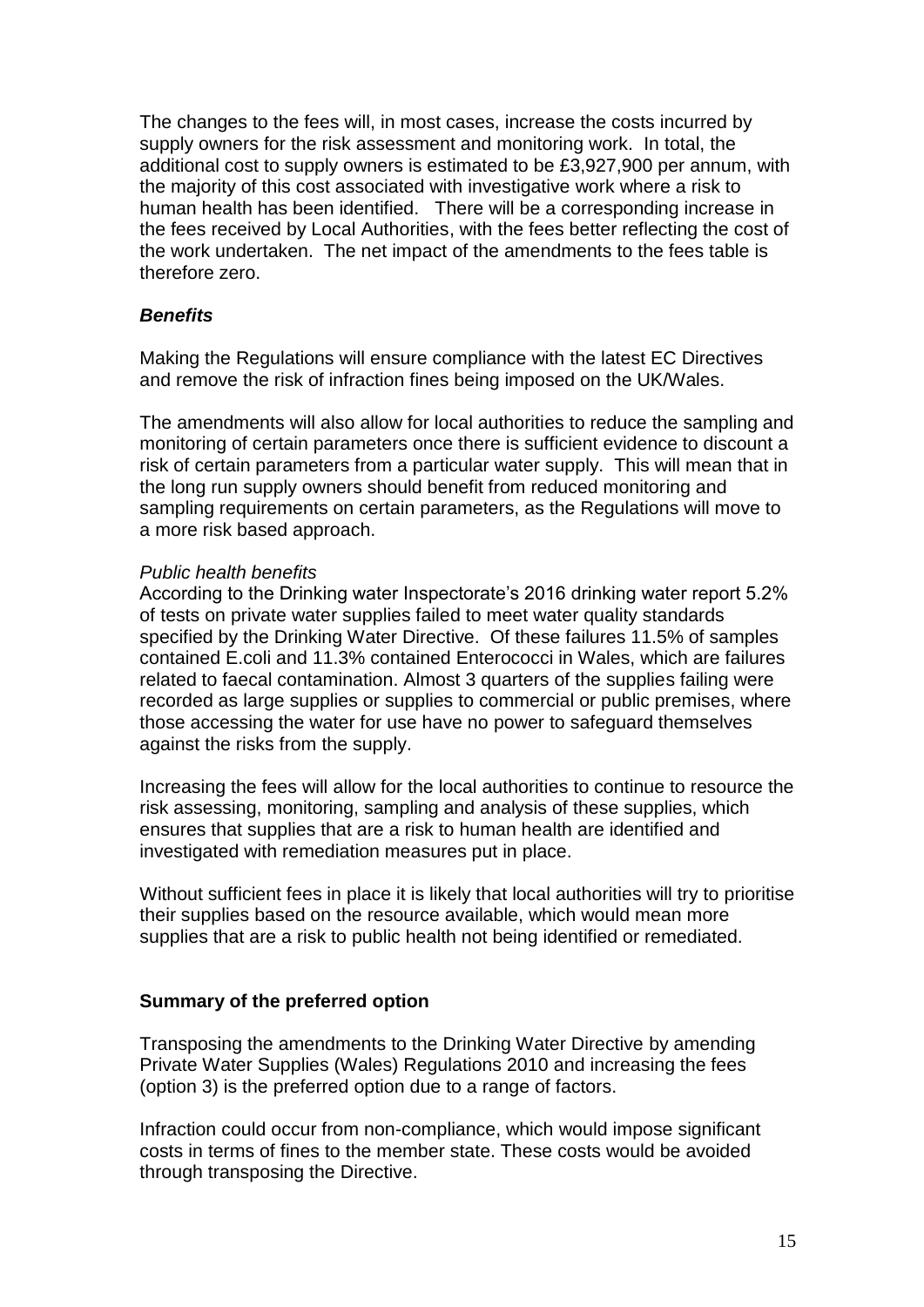There would be slightly increased costs incurred by Welsh businesses for risk assessments, monitoring, sampling and analysis of their private water supplies. However in the long run there is the opportunity for sampling, monitoring and analysis costs to reduce, once a local authority has sufficient evidence to discount certain parameters as a risk to a supply.

There are potential public health benefits associated with option 3. Private water supplies continue to be a higher risk to public health than mains supplied water. With a number of water borne illnesses potentially occurring from a poorly managed supply.

Therefore option 3 is the preferred option as it would continue to allow local authorities to deliver public health benefits with sufficient resource to carry out their duties, whilst incurring lower costs relative to the 'do nothing' option.

#### **Consultation**

Officials attend the Water Health Partnerships Private Water Supply Task and Finish Group (which is comprised of local authority environmental health officers, who apply the regulations, Welsh Government, Public Health Wales and the Drinking Water Inspectorate). Between October 2015 and April 2017 officials have discussed the proposed changes to the Regulations at the task and finish group as a rolling agenda item, as any changes to the Regulations would directly impact members of the task and finish group.

Officials publically consulted on the draft Regulations and amendments to the fees for 12 weeks between 11 April 2017 and 12 July 2017. 24 Responses were received from a combination of individuals, local authorities, health bodies and arms length government organisations.

A summary of the out come of the consultation can be found at annex 2 (Welsh Government Summary of Responses)

The consultation specifically highlighted 3 fees options: Option 1: no change Option 2: amended fees table Option 3: uncapped fees

Option 2 received the most support with local authorities noting the requirement for more funding to cover costs. This is covered in more detail in the summary of responses at annex 1. This reflects the preferred option for the new regulations.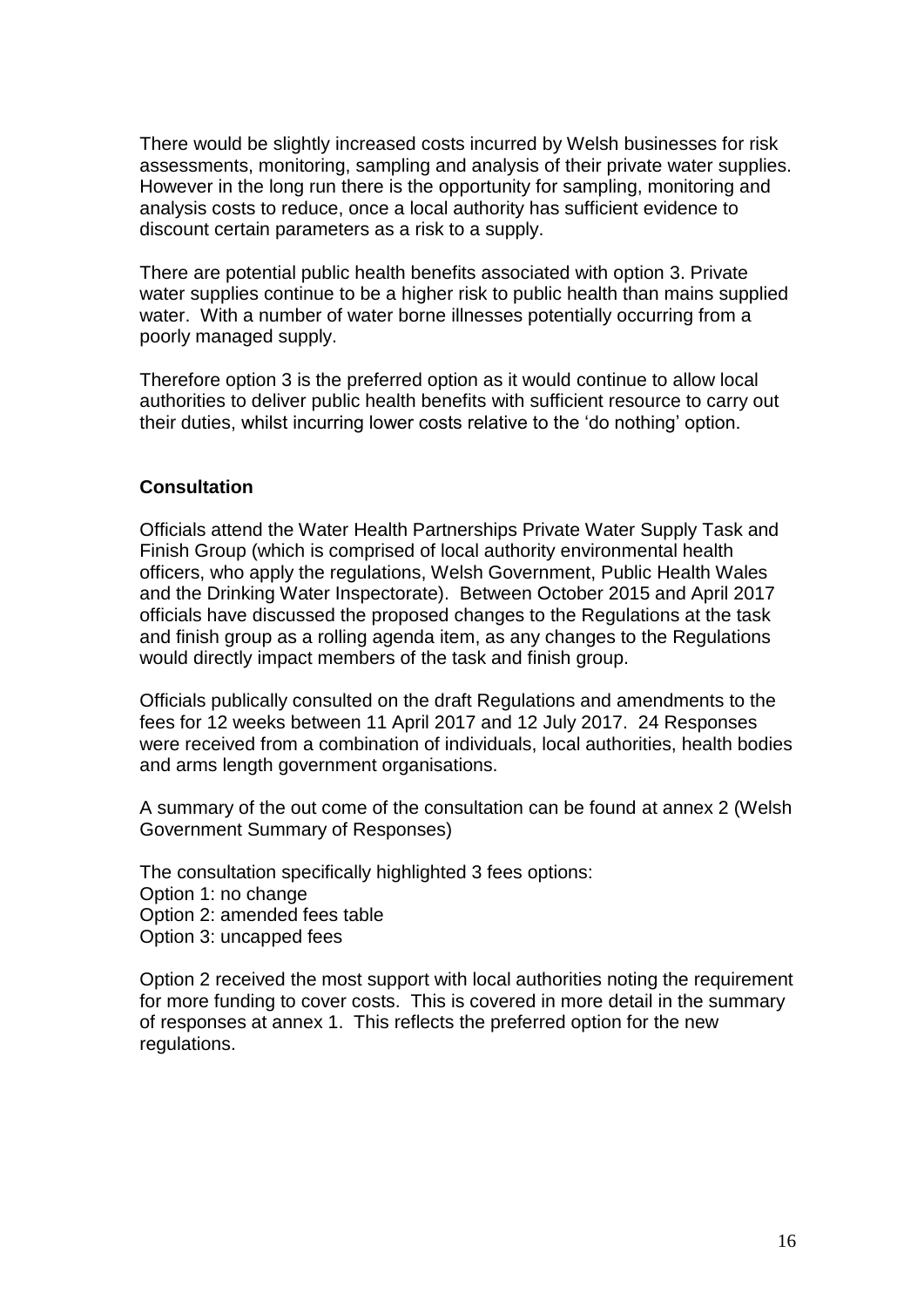# **Annex 1: Fees Table**

## **Original fees table:**

| <b>Service</b>                                 | Fee                                      |      |
|------------------------------------------------|------------------------------------------|------|
|                                                | <b>Risk Assessment (each Assessment)</b> |      |
| Sampling (each visit)                          |                                          | £100 |
| Investigation (each investigation)             |                                          | £100 |
| Granting an authorisation (each authorisation) |                                          | £100 |
| Analysing<br>a                                 |                                          |      |
| sample                                         |                                          |      |
|                                                | Taken under Reg 10                       | £25  |
|                                                | Taken during check monitoring            | £100 |
|                                                | Taken during audit monitoring            | £500 |

## **Proposed amended table:**

1

| <b>Service</b>                                     |                                                    | Maximum fee $(E)$ |
|----------------------------------------------------|----------------------------------------------------|-------------------|
| Risk assessment (each<br>assessment):              |                                                    |                   |
|                                                    |                                                    |                   |
|                                                    | regulation 9 supply                                | 700               |
|                                                    | regulation 10 and 11<br>supplies                   | 300               |
| Sampling (each visit) <sup>a</sup> :               |                                                    | 100               |
| Investigation (each<br>investigation):             |                                                    | 250               |
| Granting an authorisation<br>(each authorisation): |                                                    | 100               |
| Analysing a sample-                                |                                                    |                   |
|                                                    | taken under regulation 10<br>or $11^8$ :           | 25                |
|                                                    | taken during monitoring<br>for Group A parameters: | 110               |
|                                                    | taken during monitoring<br>for Group B parameters: | 600               |

 $8$  Regulation 10 has been split a bit further into a regulation 11, to allow for clarification on tenanted properties, which have previously been unclear in previous versions of the regulations.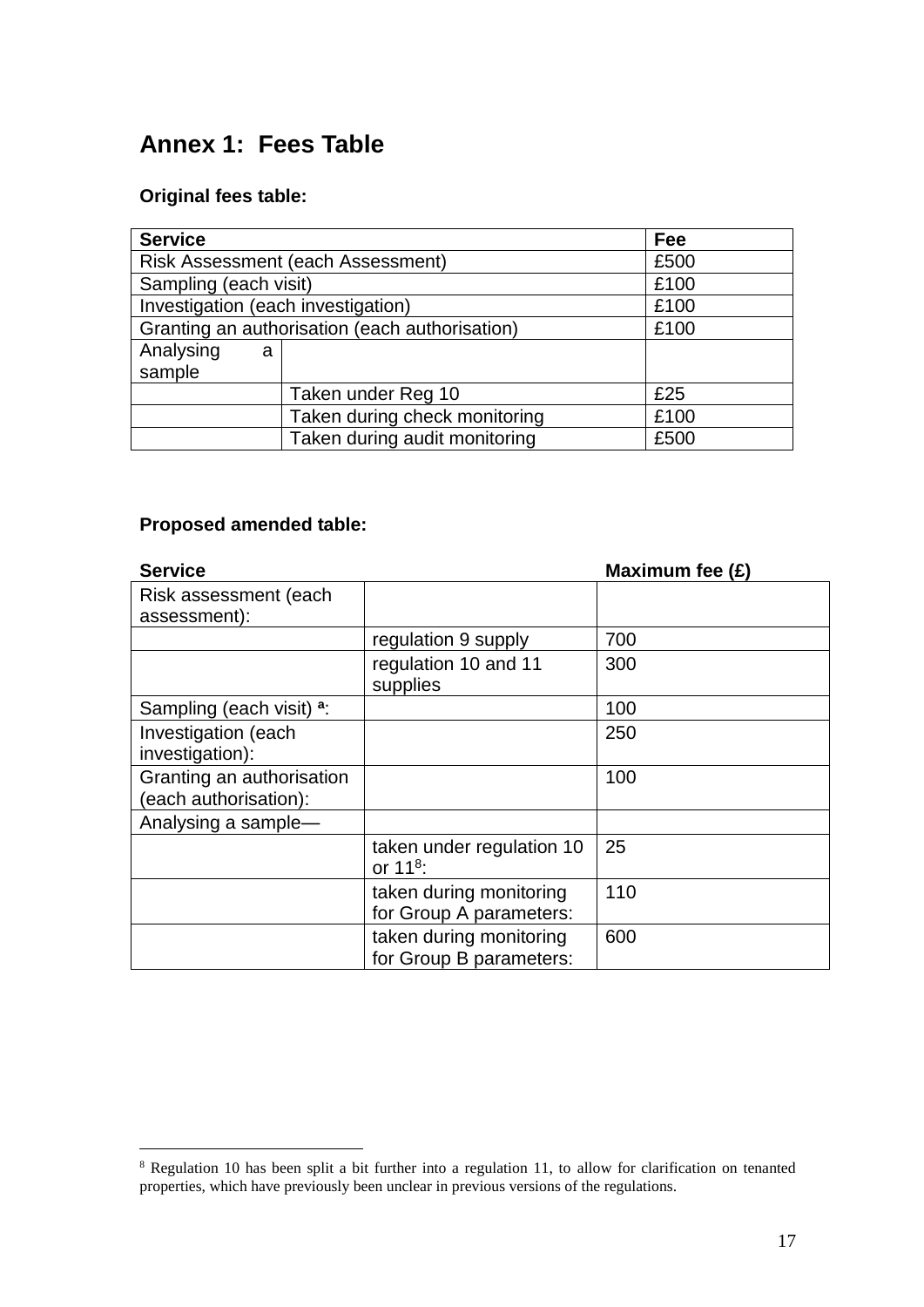## **Annex 2: summary of responses:**

## **Introduction**

The "Review of Private Water Supplies (Wales) Regulations 2010" consultation was launched on the 11 April 2017 and was open for responses until 12 July 2017. The consultation was split into 4 parts, dealing with mandatory European Drinking Water Directive requirements, amendments to clarify certain sections of the Regulations, amendments to the fees schedule and future policy direction for private water supplies and the Regulations.

A total of 15 questions were set within the consultation and an online response form was also provided for ease of email return.

Below is a summary of responses, organised into responses for the different parts of the consultation:

Part 1: Transposition of the Drinking Water Directive

Part 2: additional amendments

Part 3: potential changes to the Regulations (Fees Schedule)

Part 4: Future changes to Regulations and additional issues raised during pre consultation discussions (future policy on private water supplies).

#### **Responses**

In total 24 responses were received for this consultation. The responses were received by a combination of email responses and online consultation response form submissions. The responses represented organisational groups as follows:

- Public sector bodies and group responses (not including specific local authority responses) 6
- Local authority responses 6
- Private individual responses 7
- Agricultural union responses 1
- Private representative organisation responses 2
- Public health group responses 1
- Charity responses 1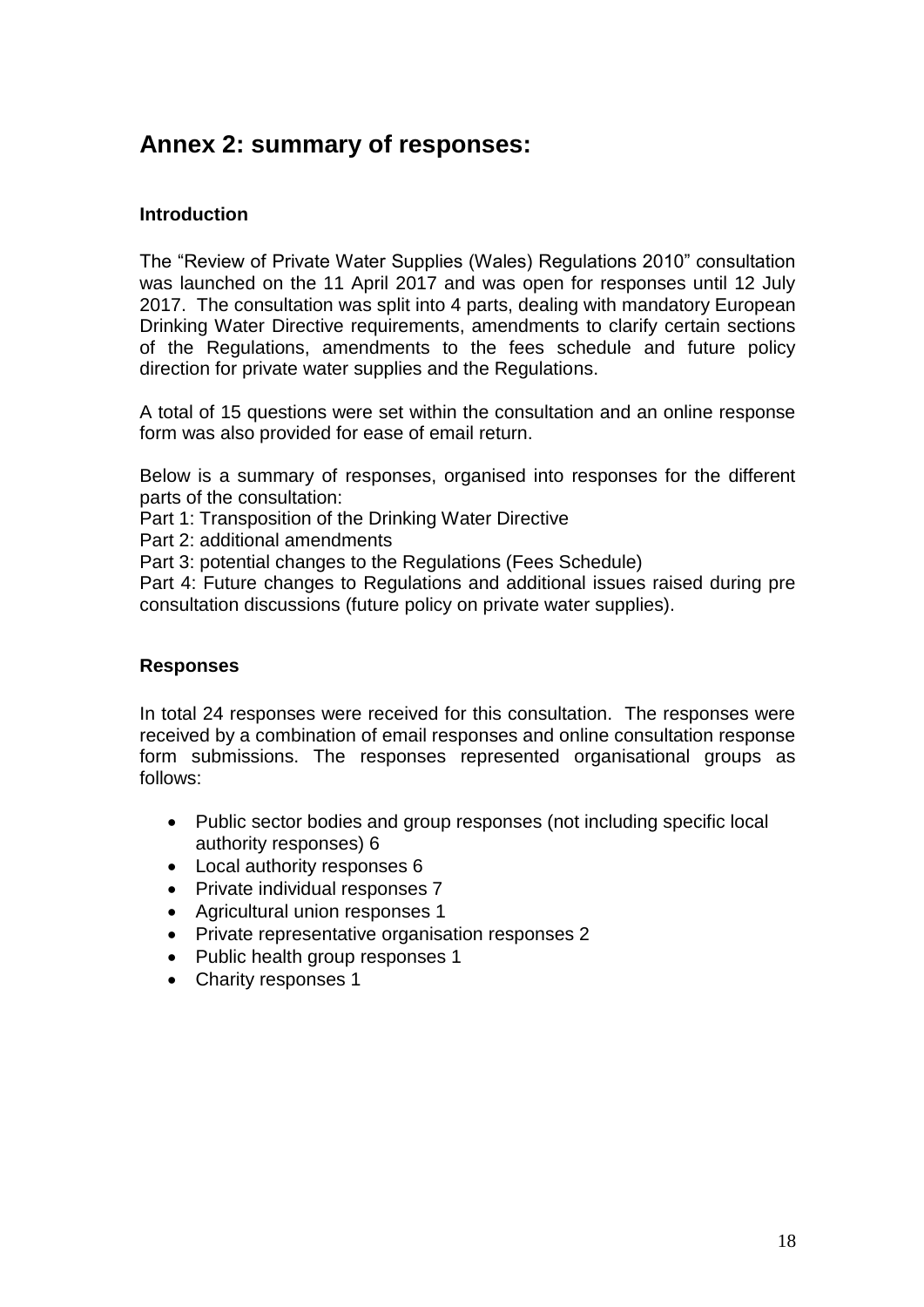#### *Part 1: Transposition of the Drinking Water Directive*

In October 2015 the European Commission brought into force updates to Annexes II and III of the Drinking Water Directive, with a requirement for member states to transpose the amendments by 27 October 2017.

Part one of the consultation detailed the amendments to the Regulations required to ensure that the Regulations reflect updates in the Drinking Water **Directive** 

#### **Question 1: are there any aspects of the new requirements that you require further clarity?**

This question was intended to capture only comments in relation to the new requirements of the Drinking Water Directive detailed in section 1.

There were 13 responses to this question.

A number of respondents (7) used this section to call for further clarity in relation to exemptions in Regulation 3 and the definition of tenancies in Regulation 10 (8 respondents).

These responses will be considered under the relevant consultation questions, further on in the summary of responses.

One respondent seeks further clarification in relation to accreditation required for sampling, transport and analysis of drinking water within the scope of the Regulations.

The Welsh Government considered this issue and following further engagement with the local authorities. The Welsh Government will commission a training session for the local authorities, to share the Drinking Water Inspectorate's (DWI) Guidance documents and best practice in relation to Risk Assessments, sampling and Analysis within the scope of the Regulations.

Two respondents called for further clarification regarding how the fees are applied to supply owners in different circumstances.

The Welsh Government will continue to work with the DWI and local authorities to ensure that there is comprehensive guidance in the application of fees and that local authorities publish the fees breakdown.

*Part 2: additional amendments*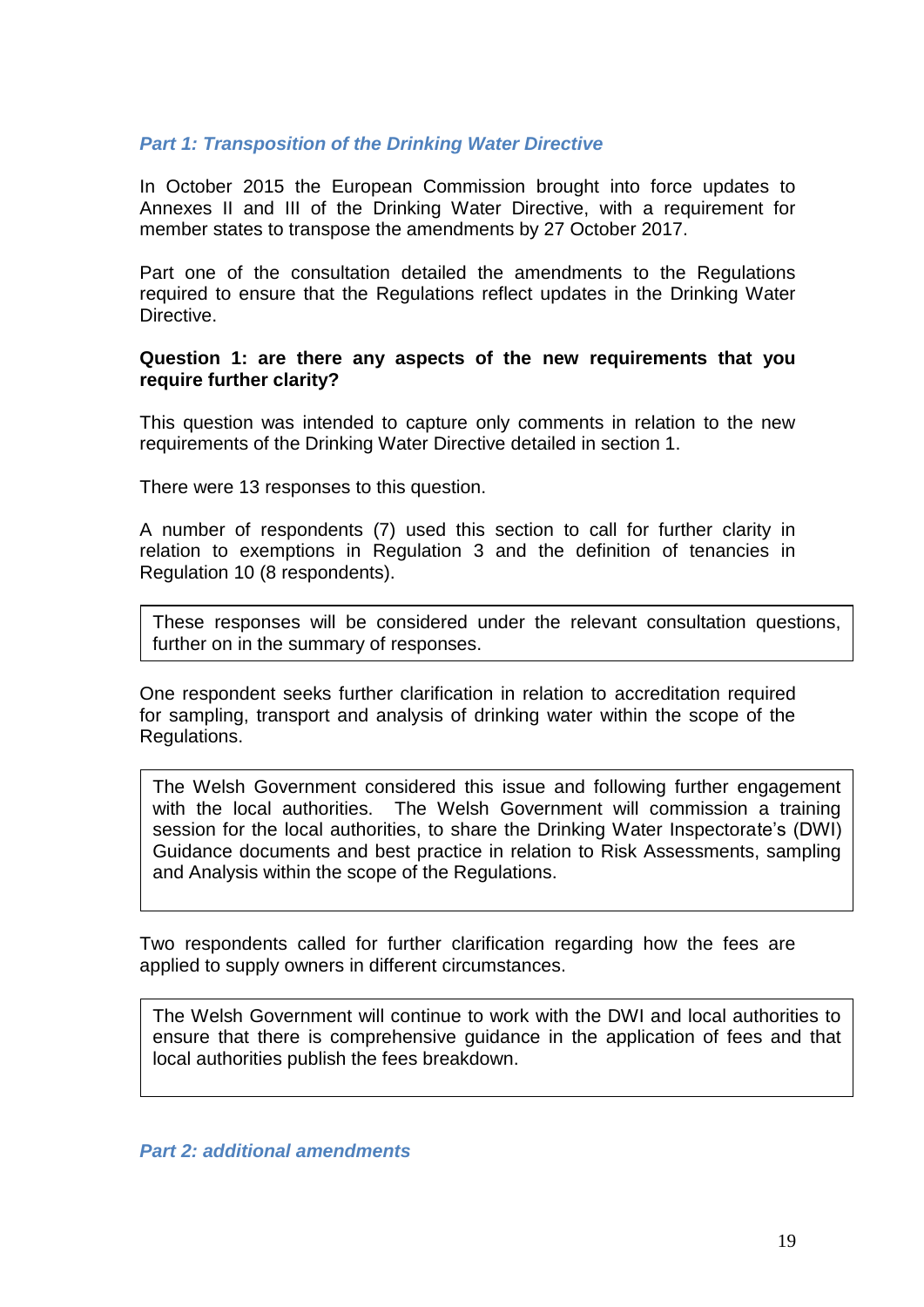**Question 2: do you have any comments in relation to widening the existing exemption in Regulation 3 for crop washing so that it covers water used in any food production process, so long as the wholesomeness of the foodstuff is not affected.**

There were 13 responses to this question.

Seven of the responses noted that Regulation 3 seems to overlap food production legislation, expressing concern that if not worded carefully this regulation may undermine or conflict food legislation.

Six of the respondents were in support of the widening of the exemption of Regulation 3, three of those in support further caveated this on the proviso that it did not compromise existing food legislation and that the Food Standard Agency (FSA) was satisfied with any proposed exemptions.

The FSA's response was in support of this regulation as long as any changes do not compromise the requirements of Regulation 852/2004 (specifically Annex I Part A (II) and Annex II Chapter II, III and VII.

Several respondents from local authorities also expressed a desire to see more input from the FSA where LA's were trying to determine issues around this Regulation as well as clarification on how a decision is made and who makes the decision on this exemption.

Respondents from local authorities also felt it would be beneficial to have their officers trained and accredited in Hazard and Critical Control Point (HACCP).

The Welsh Government will ensure that the wording around regulation 3 is not ambiguous or in conflict with the regulation 852/2004.

The Welsh Government will work with the DWI to ensure that the DWI's guidance to local authorities gives a clear decision making process for this regulation.

The Welsh Government would also encourage local authorities to ensure that the officers with responsibility for private water supplies are HACCP trained*.*

#### **Q3. Do you have any comment on the types of tenancies that we plan to exclude through the Drinking water Inspectorates guidance?**

There were 14 responses to this question.

Seven of the respondents (mainly local authorities) suggested clarifying the criteria for a tenancy within the Regulations as "whether rent is paid". Six respondents suggested cross referencing the tenancy definition with relevant housing legislation in Wales.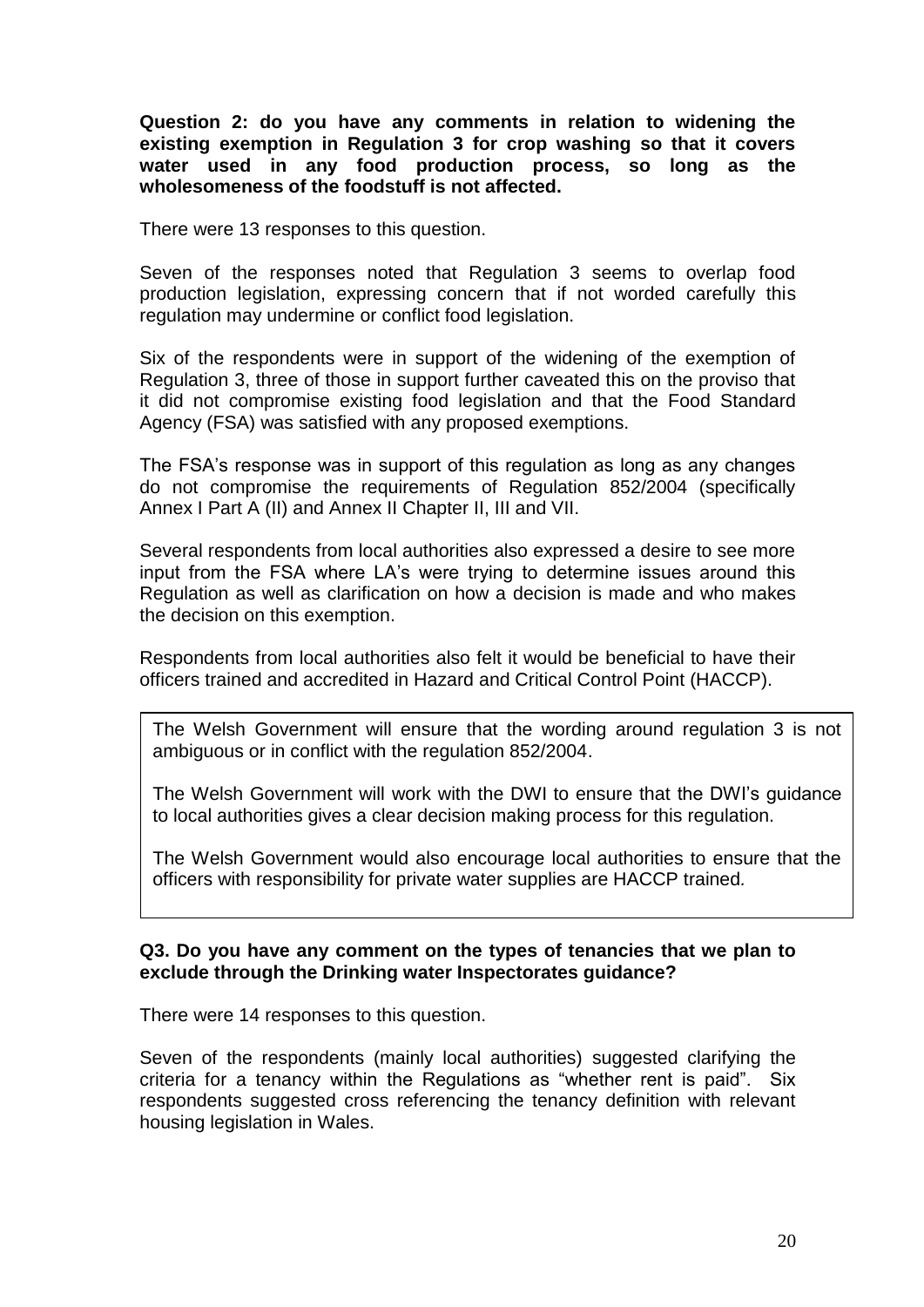Seven responses (from a combination of LA's, health bodies and CLA and FUW) noted that there should not be any exclusions if the regulations were there to protect public health and all tenancies should be offered an equal measure of protection from the Regulations. Two responses (one local authority and one personal response) were supportive of the exclusions proposed in the consultation. One response felt that landlords and businesses should be excluded from the Regulations if they had their own risk assessment/monitoring and sampling process in place.

A number of responses also suggested that closer working between local authority officers carrying out duties in relation to private water supplies and officers dealing with housing inspections would be beneficial.

The Welsh Government will look to align the definition of tenancy with that given in Welsh housing legislation and will ask the DWI to provide further direction within their guidance for clarity.

#### **Q4: do you have any comments in relation to the requirement to undertake a risk assessment for new supplies?**

There were 16 responses to this question.

Six respondents saw the advantages of using this regulation to ensure that commercial/ regulation 9 supplies are assessed before use.

A number of respondents cautioned this approach on single domestic dwellings, commenting that it was not clear if they were included in this regulation.

A number of respondents were keen to see if something could be added to the planning application process to identify and flag where there was an intention to use a private supply, in order to allow the relevant local authority officers to assess this information in a timely manner.

Six respondents felt that if the supplies were in relation to food then they needed to follow HACCP principles and receive validation before coming into use (or following a period of non use).

Three responses were completely against a risk assessment being carried out prior to a new supply being brought in, as they felt that those bringing in new supplies already follow good practice in respect of design, infrastructure and building, and that this requirement would duplicate work already carried out by a supply owner.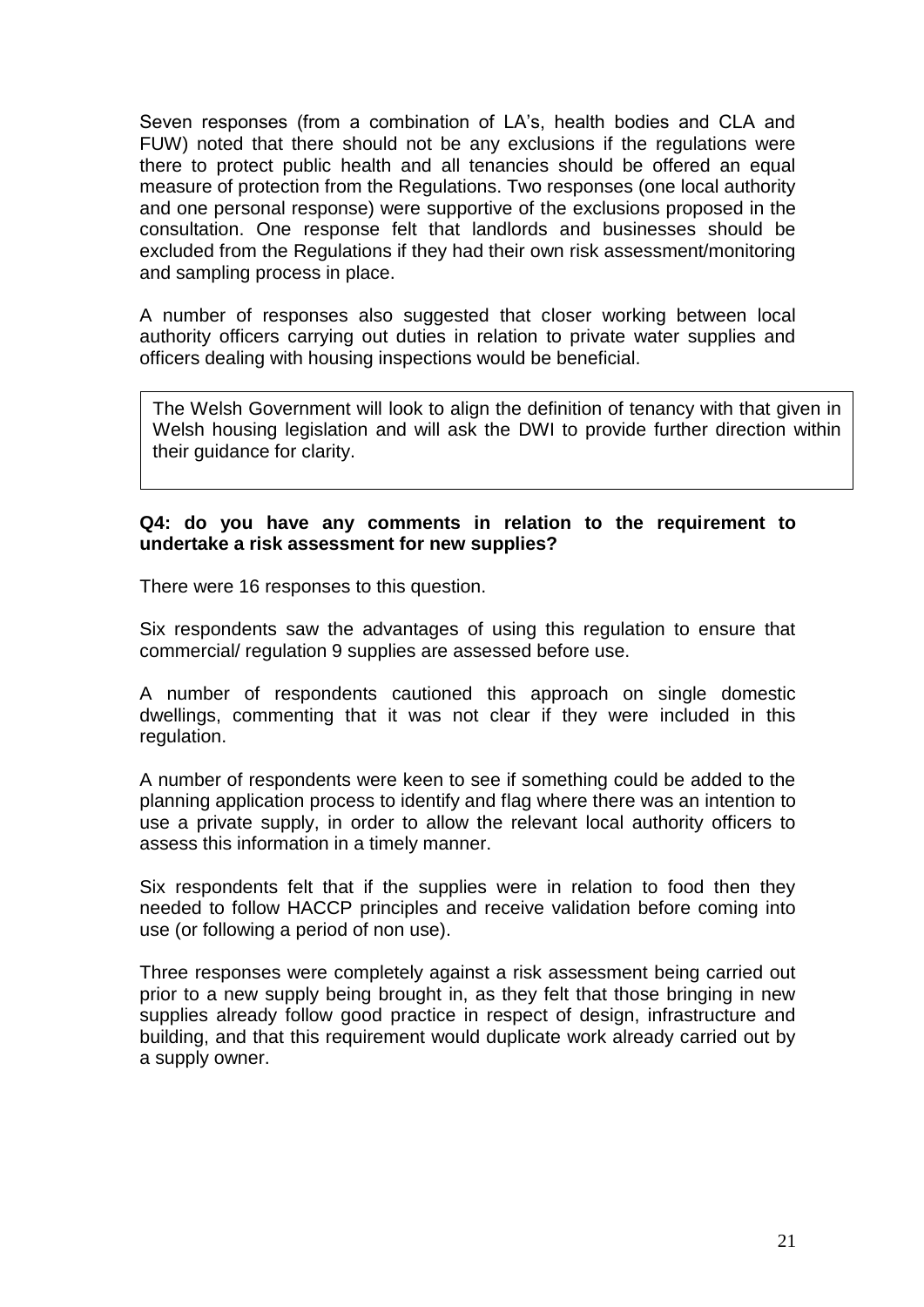The Welsh Government notes this comment but also notes that in the DWI's annual reports, the water quality failure rate of private water supplies is consistently considerably higher than for mains provided supplies, with 5.2% of private water supplies failing to meet national standards. In 2016 187 private water supplies in Wales were recorded as a potential danger to human health, with local authorities serving Regulationn18 notices on the supplies, of these failures 70% of them were large supplies or supplies to commercial or public premises. This seems to indicate that a number of private water supplies are not following good practice in relation to design, construction and management.

A number of respondents were concerned that local authorities may not have the resource to carry out this regulation in a timely manner, and called for the Welsh Government or DWI to produce a code of practice to establish prioritisation regarding risk assessment and sampling of private water supplies.

Concerns were also expressed that the lack of legal obligation on the supply owner to declare their supplies makes the task more challenging for local authorities.

The Welsh Government will ensure that the wording of the regulation and guidance makes it clear that this regulation is in relation to regulations 8, 9 and 10 supplies. The Welsh Government will discuss with the Drinking Water Inspectorate whether their guidance can provide some direction to local authorities in relation to prioritisation.

#### *Part 3: potential changes to the Regulations (Fees Schedule)*

#### **Q5: Do you have any comment in relation to the proposed amendments to the fees schedule?**

There were 17 responses to this question.

Two respondents were content with the proposed new fees table. Eight respondents noted that the increase in fees was justifiable but questioned whether the increase would cover costs in all cases. The eight respondents also called for a fees toolkit as used in similarly regulated areas such as food.

Four respondents felt that the proposed amendments were not acceptable. The main comment for these concerns was that the fees impose a cost on supply owners who do not have an option to move to a mains supply and have no other method of maintaining their supply other than through compulsory legislation. Respondents felt there should be a way of risk assessing and monitoring their own supplies and self declaring to local authorities.

The Country Land and Business Association stated that every effort should be made to keep costs as low as possible whilst it is mandatory to carry out this work.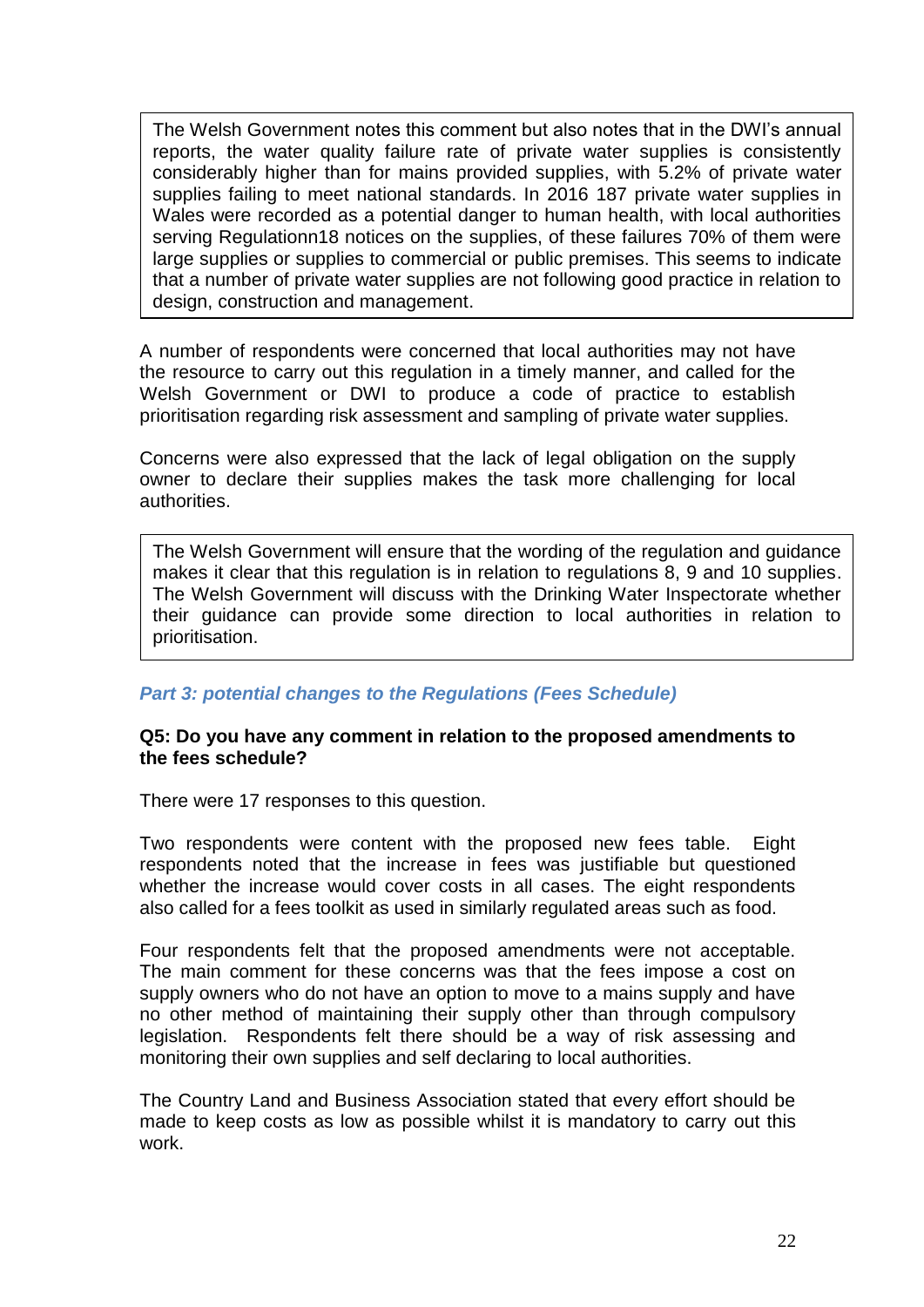#### **Q6: do you feel that an upper limit for fees should be removed instead of fees amendments?**

There were 16 responses to this question.

Of the 16 responses only one respondent was in favour of removing the upper limit on the fees on the understanding that the fees should be self limiting.

Respondents believe that a cap on the fees should remain in place for the following reasons:

- It gives a cost certainty to those requiring risk assessment and monitoring.
- The cap allows the local authority and supply owner to build an element of trust in the regulatory relationship, which may be lost if supply owners are suspicious over the costs being charged in an individual authority.
- Concern that if the cap was removed the fees could become unregulated and unlimited and fees may be used to generate income rather than recover costs.

Seven respondents agreed with the cap, but expressed a desire to see an element of flexibility around 'unforeseen circumstances' such as certain parameters costing more to test.

Two responses were completely against the principles of fees in the first place cap or no cap.

#### **Q7: Do you envision any issues with this as a potential approach?**

There were 15 responses to this question.

Eight responses highlighted concern that removing a cap or non specific wording on this regulation would allow local authorities to use this regulation as a tool to raise income for the local authority.

Seven respondents noted that there are already existing challenges regarding non payment.

Two respondents noted that there would be a higher risk of owners not declaring their supplies if they saw the fees as unreasonable, and also noting that charging fees is counter productive to ensuring self declaration of supplies.

Two responses were concerned that this could lead to inconsistency of what is seen as a 'realistic cost' by different local authorities, and that LA's may apply an over cautious approach resulting in additional costs. There was also concern that the interpretation of 'reasonable' could lead to legal challenges if supply owners did not agree with a local authority's interpretation.

Concern was also raised the more remote supplies may suffer from higher costs with vulnerable rural communities facing higher costs for service provision needs out side of their control.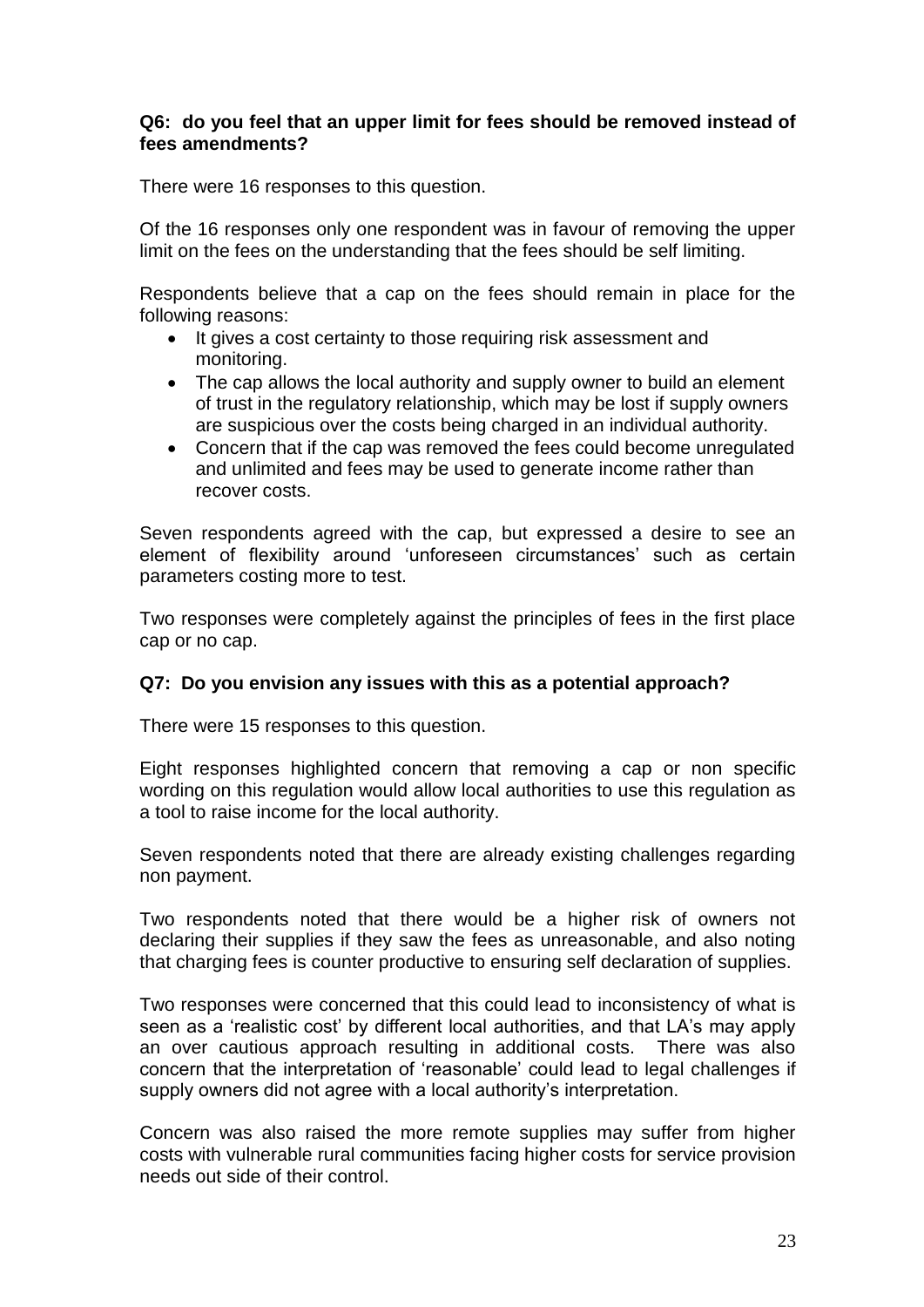Following the consultation responses the Welsh Government will implement the proposed fees table rather than removing the cap. The Welsh Government will ask the DWI to provide detailed guidance on how the fees are to be applied and to investigate whether a fees toolkit can be developed for the local authorities to use.

The Welsh Government reminds the local authorities that they have a duty to publish their fees so that supply owners can see what their individual local authority charges.

The Welsh Government will also investigate options available to offset some of the costs in relation to fees. However the Welsh Government also notes that private water supply owners using their water for commercial purposes have the economic advantage of not paying water bills.

## **Part 4: Future changes to Regulations and additional issues raised during** *pre consultation discussions (future policy on private water supplies).*

#### **Q8: do you have any comments in relation to the possibility of exploring options around identifying and recording all private water supply sources in Wales?**

There were 18 responses to this question.

Seven respondents were completely supportive of the idea of exploring options to identify all private water supplies, noting that it would have public health benefits and assist local authorities in identification and notification of supplies at risk following pollution or contamination events. Four respondents noted that greater knowledge of private water supplies in Wales would assist in further understanding issues around water sufficiency and abstraction.

Six respondents were supportive of the idea but questioned whether local authorities currently have the resource or ability to manage private water supplies already identified.

Four respondents were against any further work in identification of private water supplies due to concerns regarding the cost and resource of implementing anything with no defined benefit.

A number of respondents suggested looking in to placing a requirement in planning applications to declare how water will be supplied to a development as one method of increasing the data held on private water supplies and also to see if there was a method of declaring supplies when ownership of property changes.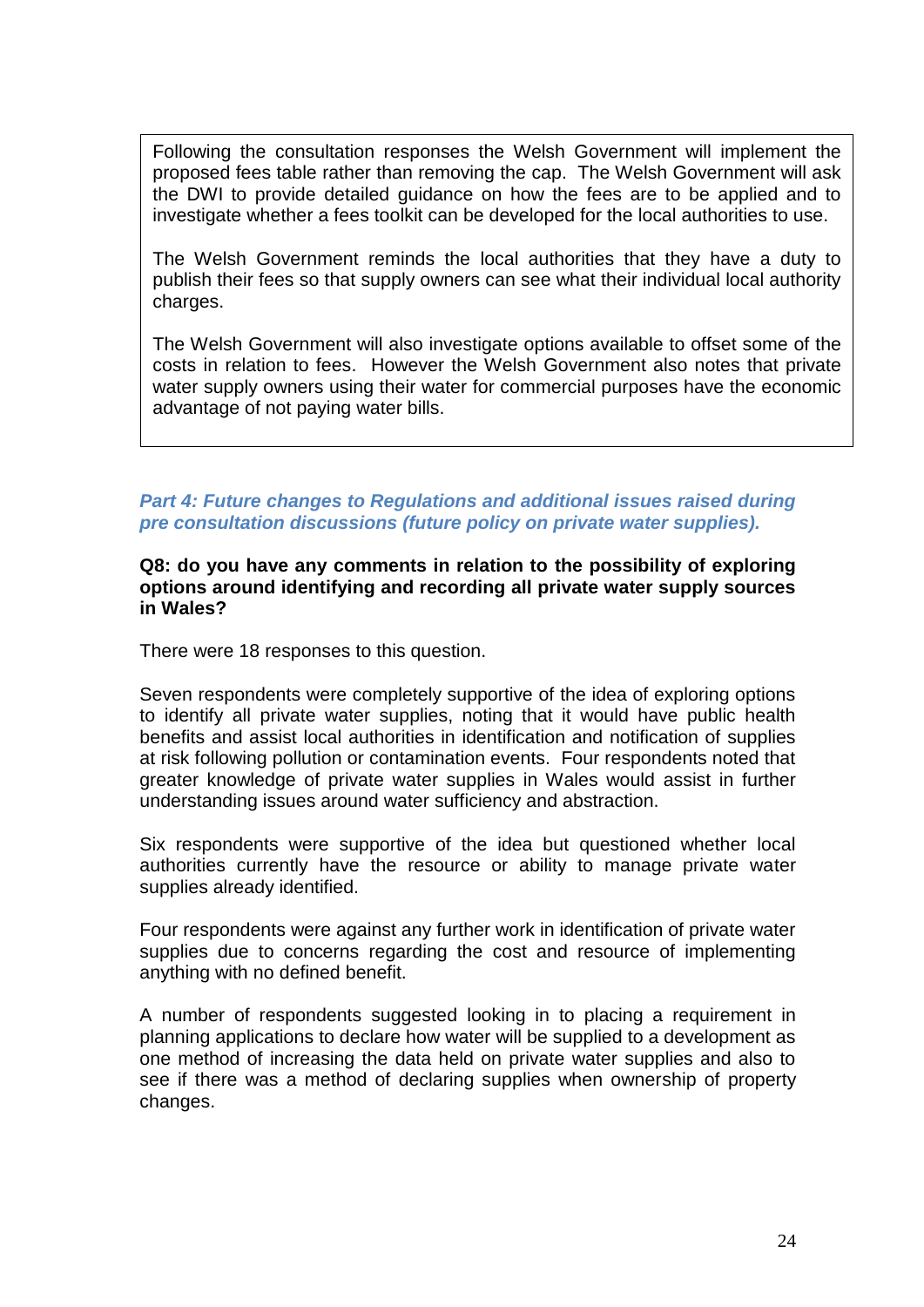#### **Q9: do you consider it appropriate to look at a requirement to register all Private Water Supplies in Wales either within this legislation or through new legislation if required.**

There were 18 responses to this question: 10 in favour, 5 not in favour and 3 neutral responses.

Reasons given for the positive responses include:

- Identifying previously unknown private water supplies (especially commercial ones)
- Improving public health and allowing the FSA and LA's to look at planning inspection programmes accordingly
- Ability to identify supplies at risk from pollution or contamination
- Ability to understand all water abstraction in a water resource zone.

Reasons given for the negative responses include:

- Unnecessary bureaucracy and cost
- LA's already holding registers for the supplies they check
- Not seeing the tangible link between a register and resolving problems with supplies as they happen any more effectively

Respondents noted that there would potentially be a heavy reliance in information being provided by users and that any approach would require further resourcing and enforcement to ensure that information was up to date and accurate.

Four respondents also noted that if a requirement was placed on borehole drillers to register all boreholes with the local authority it would be easier to keep a register accurate.

#### **Q10a: Do you have any thoughts in relation to the possibility of developing a Wales wide data base to hold information of Private water supplies?**

**10b: if a database holding information on all private water supplies in Wales was developed who do you feel would be best placed to hold over all ownership of it?**

There were 19 responses to question 10a, 14 positive and 5 negative.

Supportive respondents saw possible advantages including:

- o A streamlining of data and formats between the local authorities
- o Access to cross boundary risk assessments
- o Identification of at risk groups from pollution or sufficiency issues and implications of abstraction
- o Ability to identify unknown commercial premises on a private water supply
- o A wales wide data base would breakdown the LA based boundaries which do not apply to changes in environmental factors) i.e. land use, geology…) – helping to improve the understanding between water quality, water security and water health.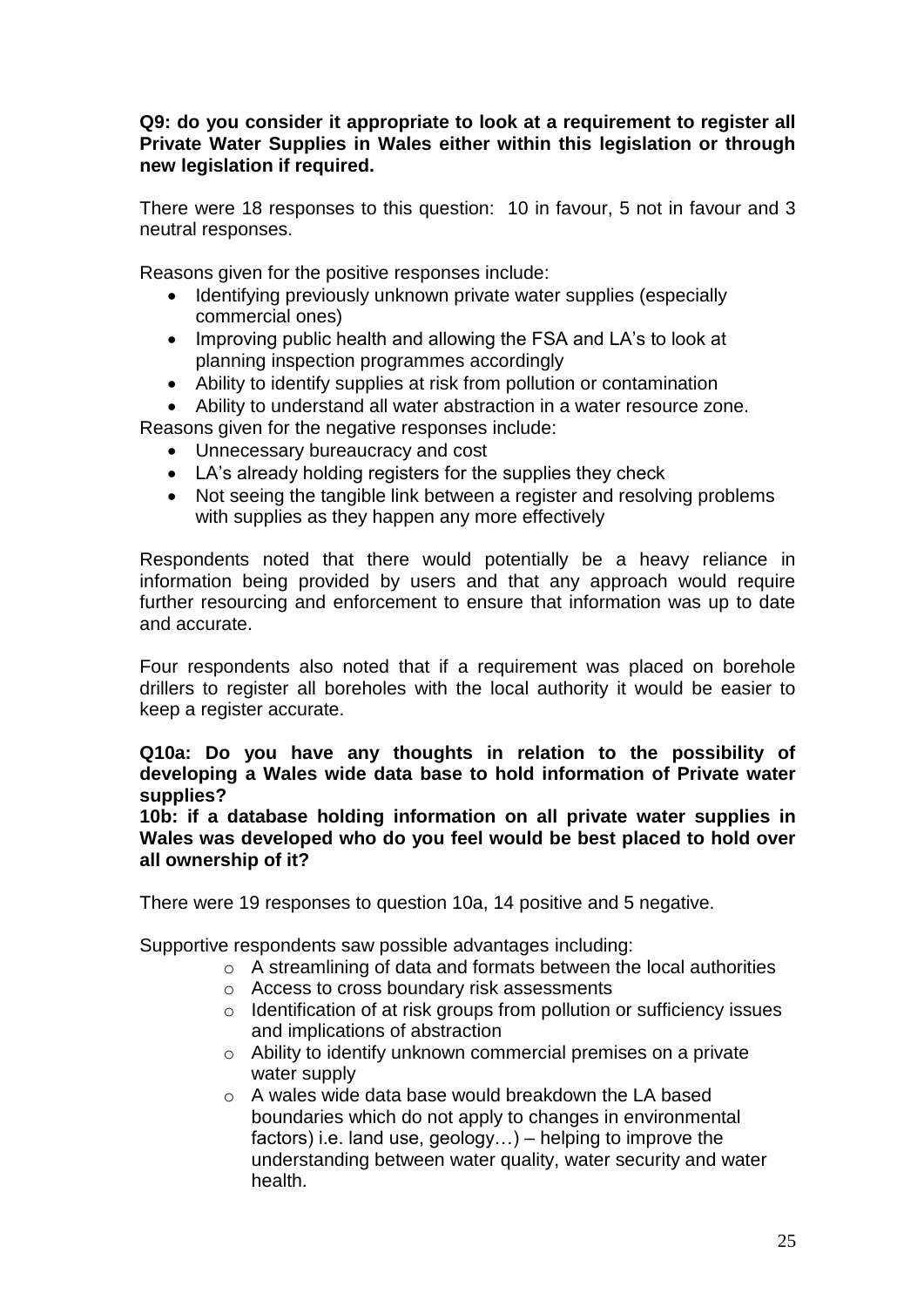- o Assist in future land use policy and planning
- o Potential to reduce the burden of responding to FOI and EIW requests and allowing wider access to information for relevant stakeholders

The respondents who opposed the idea of a database expressed concerns in relation to bureaucracy, costs and how the information would be used.

For question 10b the dominant responses was for a lead local authority to be resourced to develop and hold a Wales wide data base. Some respondents suggested an approach similar to that of Rent Smart.

Other responses included a suggestion the Natural Resource Wales (NRW) hold the information due to overlap with abstraction information and septic tank information held by NRW.

Two responses felt this should sit with the DWI as it is felt that they are the relevant regulator for drinking water.

Three responses felt that the data base should be developed in partnership allowing certain organisations such as NRW and the food regulators relevant access to the information.

#### **Q11: do you have any comments regarding proposals to look at a separate piece of legislation placing a requirement on commercial and new suppliers using register treatment installers and borehole drillers.**

There were 20 responses to this question: 12 positive, 3 negative and 5 neutral responses.

Some of the responses highlighted confusion in understanding existing legislation and regulation in place in relation to boreholes.

17 respondents could see possible advantages with a legislative approach but expected certain caveats to be considered in the process including:

- o A quality assurance scheme for installers and drillers (like the WRAS plumbing scheme) to ensure that the borehole/ instillation of the supply was of an acceptable quality).
- o If this could be linked into the planning process, to ensure that supplies are quality assured in good time before being brought into use.
- $\circ$  On the proviso that existing guidance and good practice is updated and existing legislation on this enforced more due to examples of poor instillations.

2 respondents were not aware of any evidence to support a legislative requirement on registration of boreholes and called for more evidence to be collected in order to understand the issue before potentially adding something which could prove to be costly to those requiring boreholes for new supplies.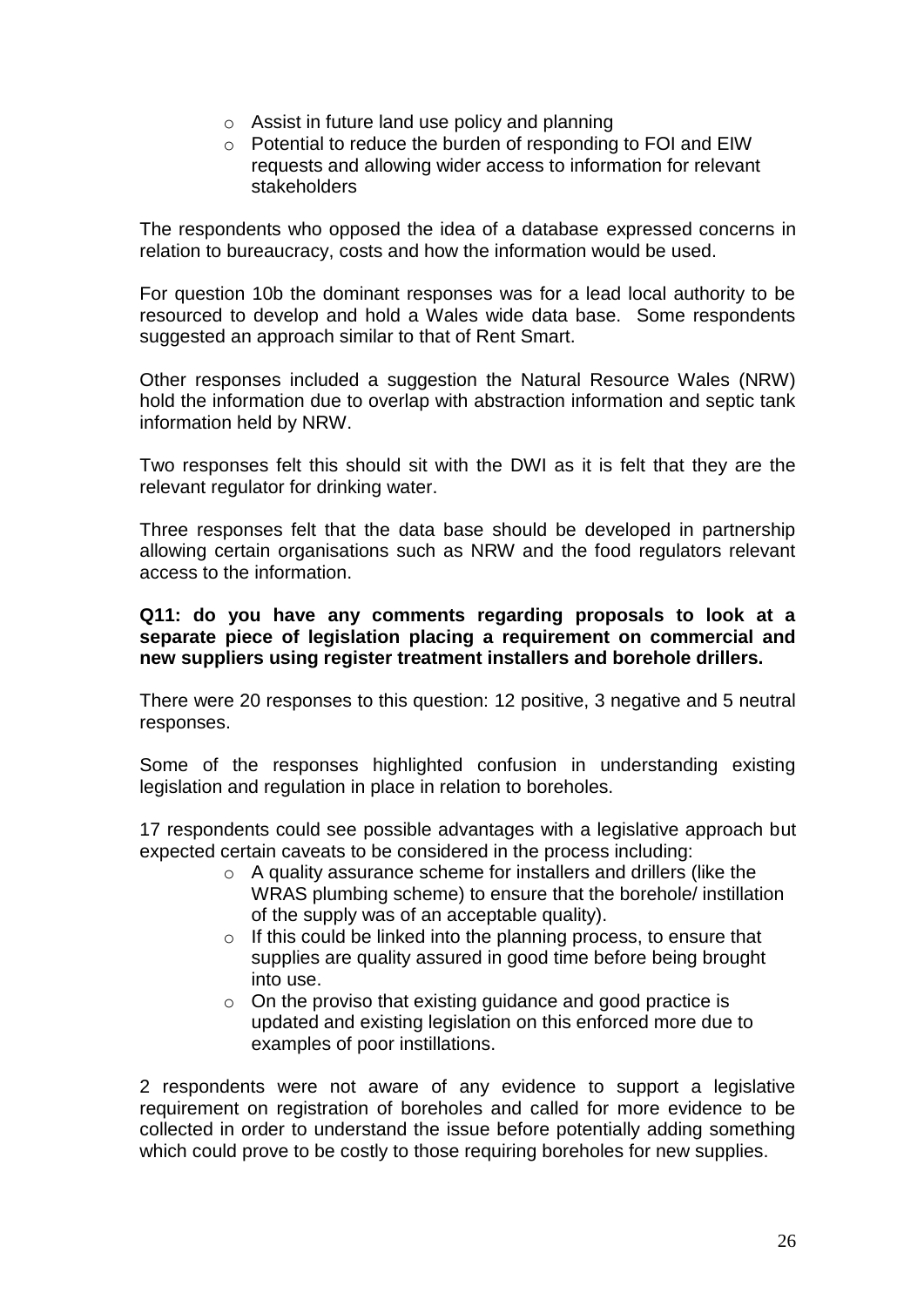Those against any further legislation expressed strong concerns that the cost would fall to the supply owners, who in many cases have no other option other than to be on a private water supply.

The Welsh Government has noted the responses to questions 8 through to 11 and will take these responses into consideration before taking any steps to address these issues.

#### **Q12: we should be grateful for any general comments you wish to make on the proposals for the draft private water supplies (Wales) regulations 2017.**

There were 15 additional comments in relation to the Regulations.

Six respondents have asked for further guidance to be provided in relation to regulation 11 and monitoring for radioactive substances.

A number of respondents noted that they would like to see a consistent approach carried out by all local authorities in Wales. They noted that fees and certain regulations are approached differently by each local authority.

Three responses note that exempting single domestic dwellings still raises discussion and trying to explain the logic of this exclusion to the public can be difficult. One response noted that the majority of people using a private supply in Wales would be from a single domestic dwelling, so the regulations do not adequately protect the bulk of people potentially at risk from a private water supply.

A number of responses from personal respondents indicated hostility to the Regulations and the Government's intervention into private water supplies, expressing concerns over the escalating costs of supplies complying with the Regulations.

Some respondents suggested looking at more voluntary approaches or allowing the supply owners to demonstrate their supplies are wholesome to the local authorities

**Q13: We would like to know you're views on the effects that the Private Water Supply Regs would have on the Welsh language, specifically on:**

**i) Opportunities for people to use Welsh and** 

**ii) Treating the Welsh language no less favourably than English. What effects do you think there would be? How could the positive effects be increased, or negative effects be migrated?**

**Q14: please also explain how you believe the proposed regulations could be formulated or changed so as to have:**

**i) Positive effects or increased positive effects on opportunities for people to use the Welsh language and on**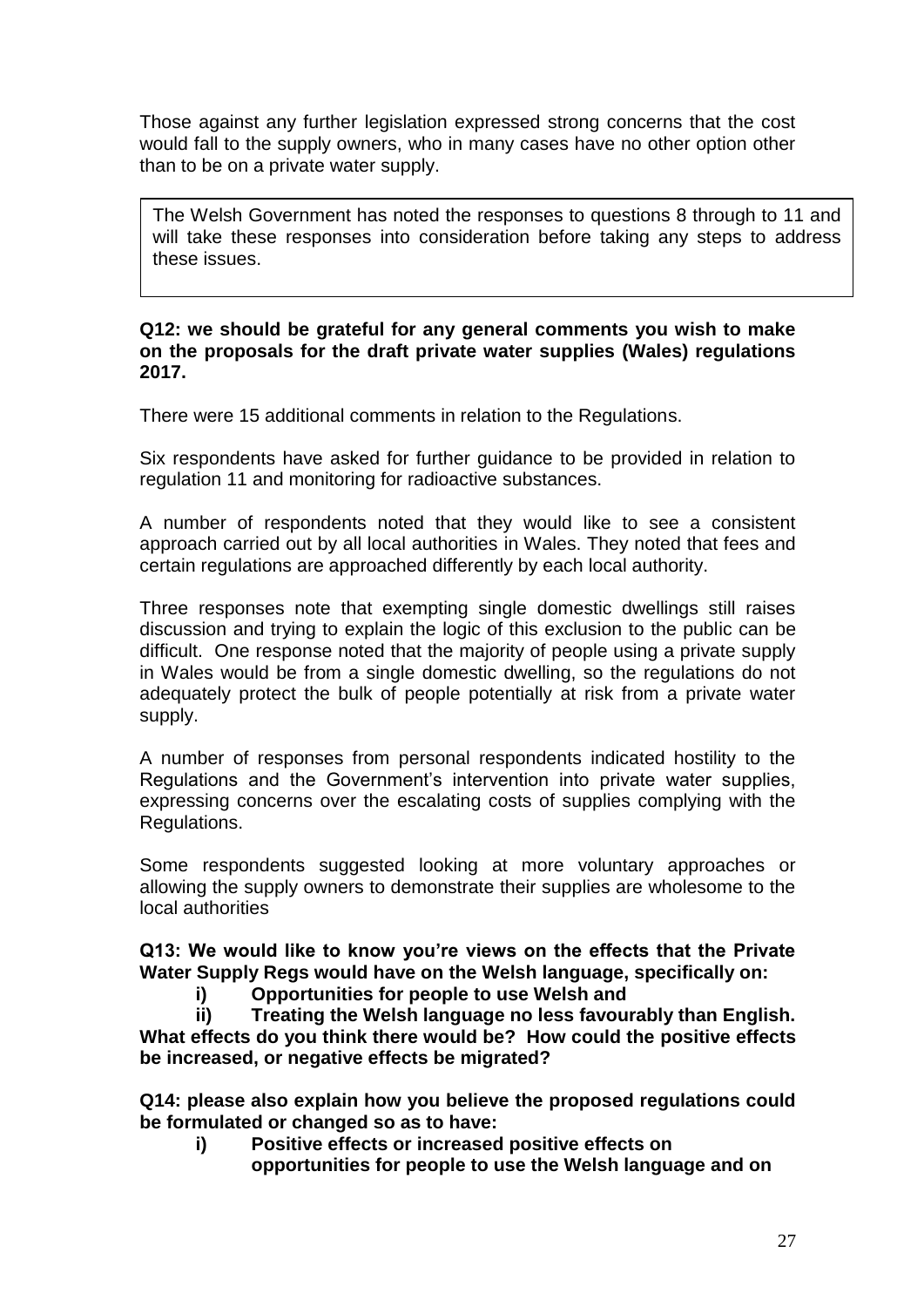**treating the Welsh language no less favourably than the English language.**

#### **ii) No adverse effects on opportunities for people to use the Welsh language and on treating the Welsh language no less favourably than the English language.**

There were 6 responses to questions 13 and 14 which respondents linked together in their responses.

Three respondents noted that private water supplies tend to have a rural nature, potentially meaning a higher number of Welsh speakers would be impacted by the Regulations.

Respondents noted the importance of the regulations, guidance, reports and any further public discussion material regarding private water supplies being provided in both English and Welsh.

One respondent noted the importance of local authority officers dealing with private water supplies being able to communicate in Welsh.

The Welsh Government produces these regulations in both English and Welsh.

The Welsh Government will ensure that when there is public engagement in relation to developing further policy and regulations which will impact private water supplies opportunities are given for consideration in both English and Welsh.

#### **Q15: We have asked a number of specific questions. If you have any related issues which have not specifically been addressed please use this space to report them**

There were 4 responses to this question.

One respondent would like to see more done in terms of how private water supply owners can be encouraged to plan for supply interruptions and managing them, including clear information and processes on who to contact to ask for help from.

One response wanted correspondence from local authorities to be standardised and clear, as they had noted that a number of supply owners had received correspondence which seemed to give misleading information in relation to single domestic supplies.

The issue of grants being made available to assist supply owners in upgrading their private water supplies was raised by one respondent.

2 respondents requested further clarification around the wording of specific regulations.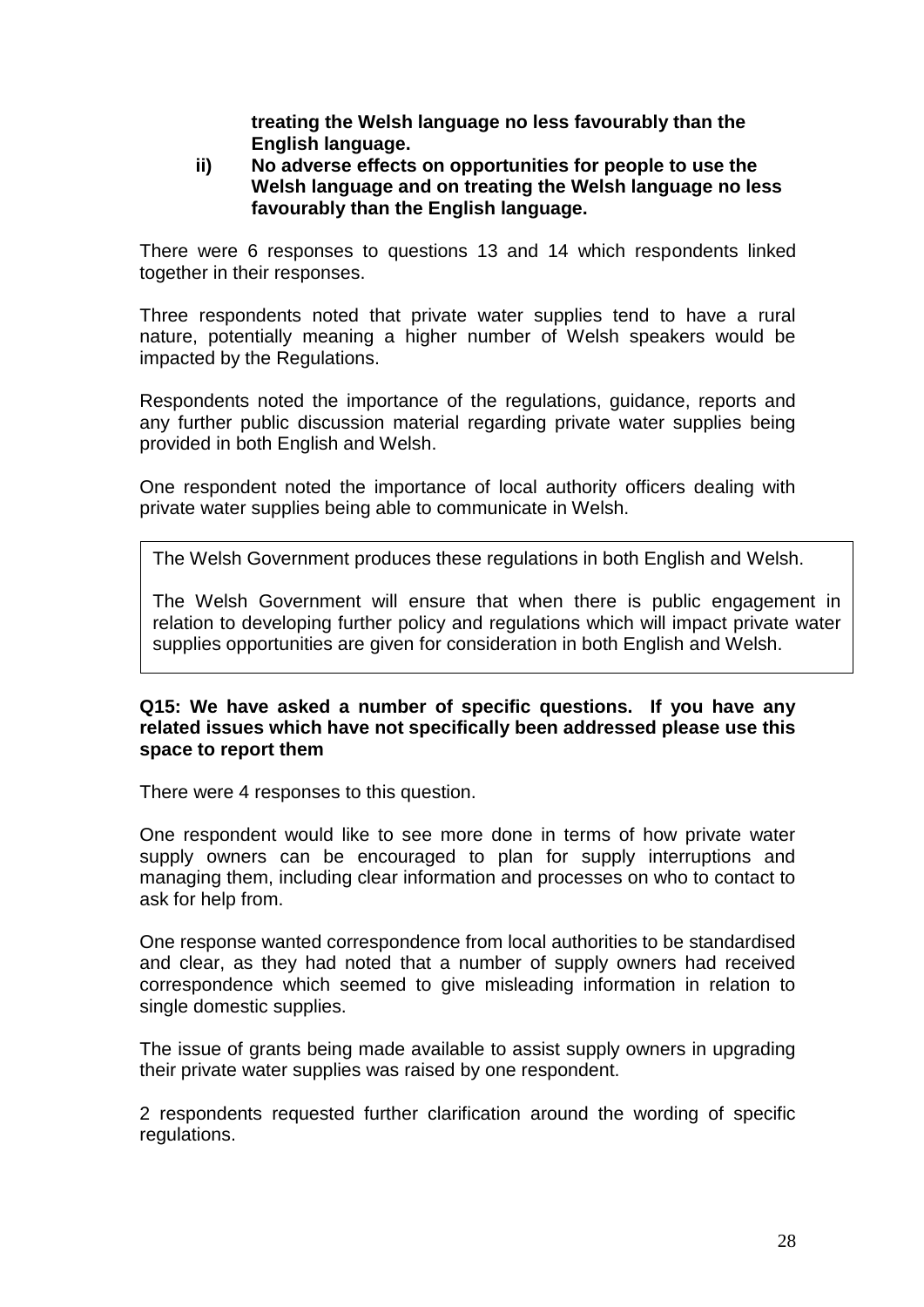The Welsh Government also noted a number of responses questioning the need to amend Regulations which relate to a European Directive, following the referendum to leave Europe.

The Welsh Government is committed to maintaining a high standard of drinking water quality in Wales and has committed within the Water Strategy for Wales to ensure everyone in Wales has access to clean, wholesome drinking water. The Drinking Water Directive itself is based on recommendations made by the World Health Organisation in relation to drinking water quality. The Drinking Water Directive aligns with the Welsh Government's policy.

The UK will remain part of the European Union until it formally exits the Union in 2019, and as such remains legally bound to comply with all relevant European legislation until the exit process has been completed.

#### *Next steps*

*The Welsh Government must make the relevant changes in the regulations in relation to the Drinking Water Directive's annexes by October 2017.*

*The Welsh Government will take responses into consideration, while finalising the wording of the draft regulations to ensure that points of clarity are cleared up.*

*The Welsh Government will work with the DWI and local authorities to ensure that guidance provided to the local authorities in carrying out their duties is clear and unambigious.*

*The Welsh Government will arrange a training session for the local authorities regarding best practice for risk assessments, sampling and monitoring of private water supplies.*

*The Welsh Government will investigate whether there is a funding stream that can be utilised to assist in improving the quality of private water supplies.*

*Additional considerations for Welsh Government as a result of the Consultation*

*The consultation raised a number of points regarding escalating costs for both the local authorities and supply owners. We will investigate whether there are alternative options available in the longer term to ensure that drinking water quality improves for those who are currently on private water supplies, without continually increasing the financial burden on those who do not have any alternative options in relation to their supply of drinking water.*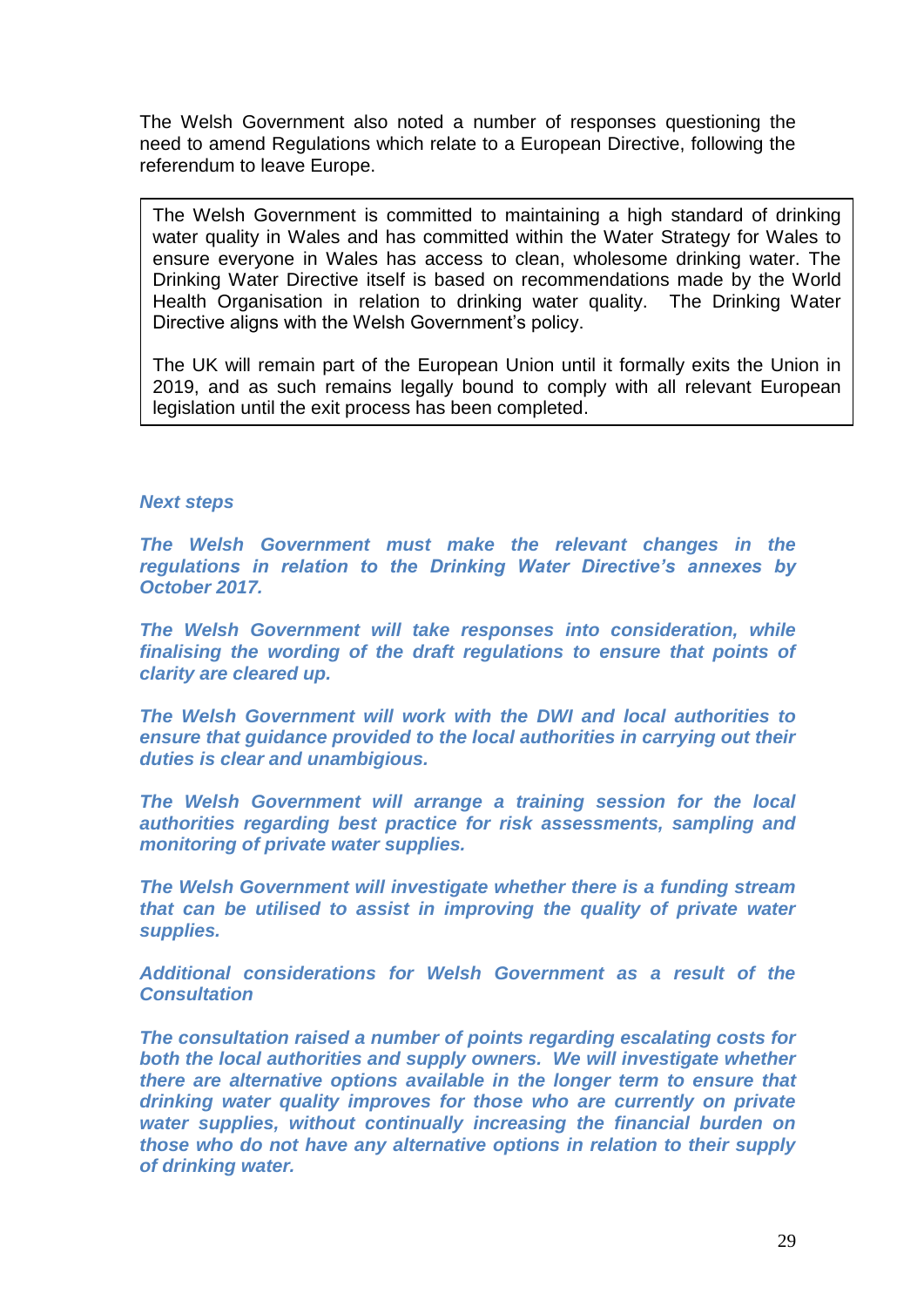*We will look at ways of encouraging local authorities to share best practice and knowledge with each other (and between internal departments), and look to see if there are ways of providing tools that streamline the delivery of the regulations to ensure greater consistency between local authorities.*